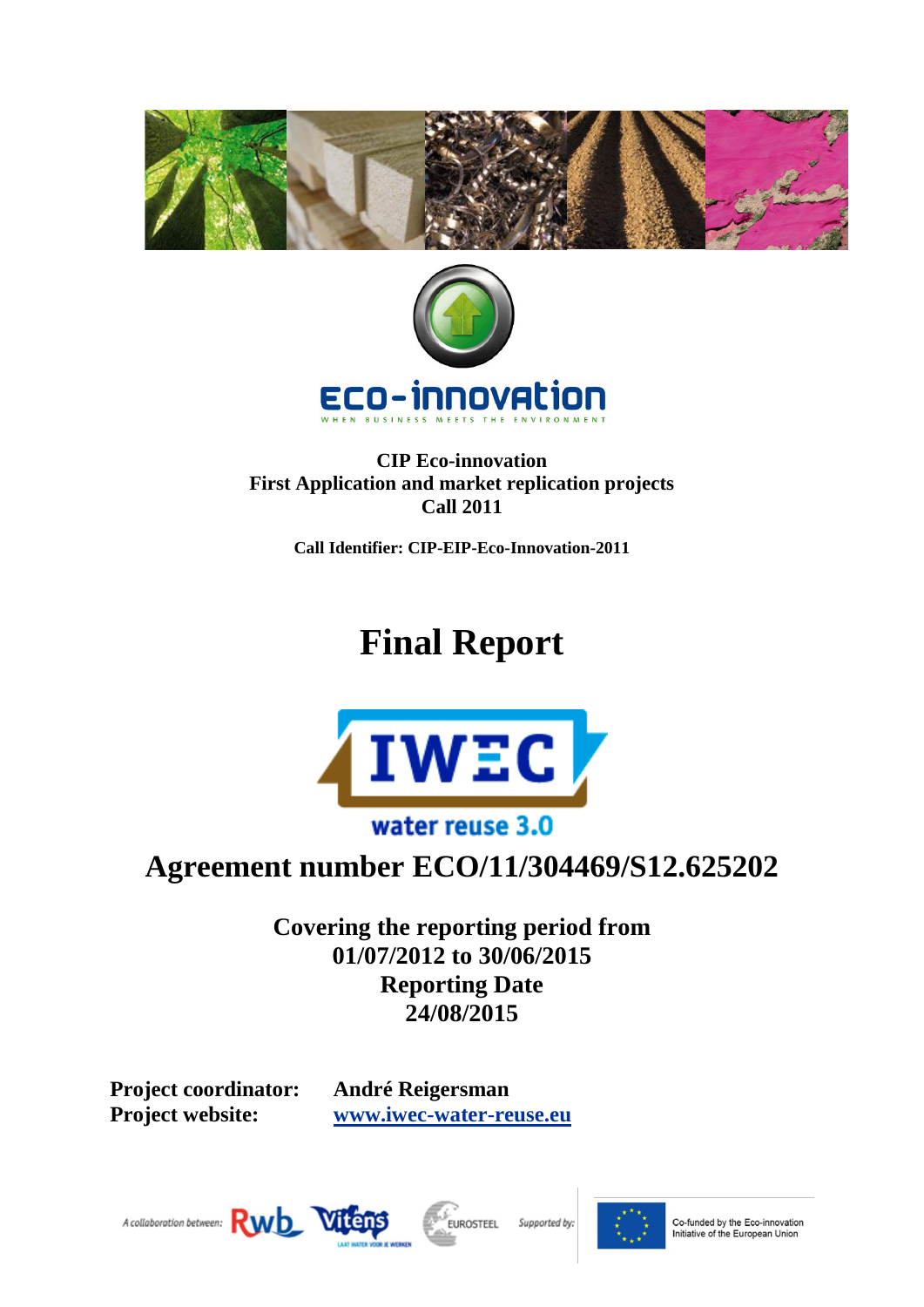

### **Index**

| 1.1 |                                                                                        |
|-----|----------------------------------------------------------------------------------------|
| 1.2 |                                                                                        |
| 1.3 |                                                                                        |
| 1.4 |                                                                                        |
|     |                                                                                        |
| 2.1 |                                                                                        |
| 2.2 |                                                                                        |
| 2.3 |                                                                                        |
| 2.4 | Measures taken to ensure the autonomous economic viability of the business program  11 |
|     |                                                                                        |
|     |                                                                                        |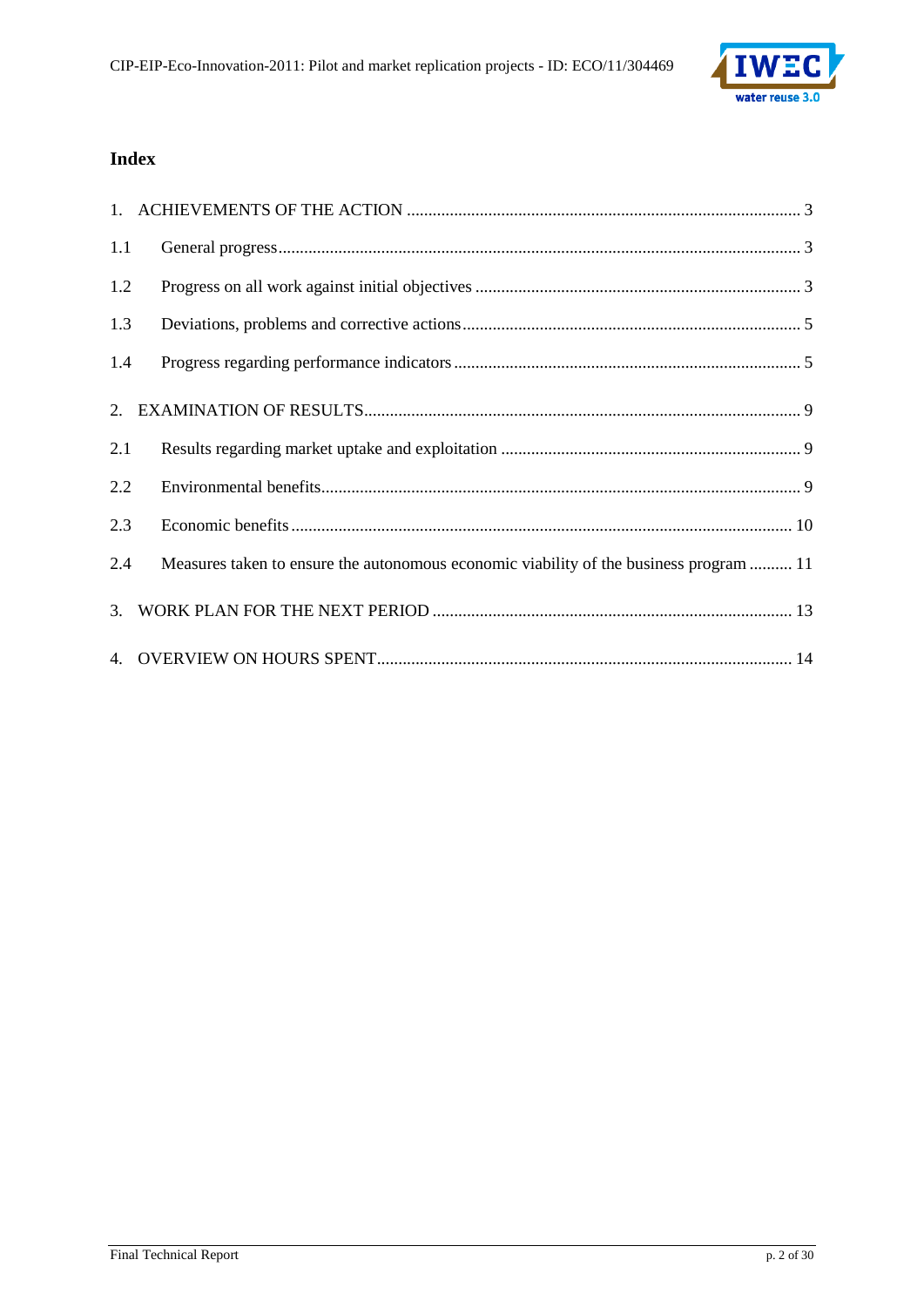

## <span id="page-2-0"></span>**1. ACHIEVEMENTS OF THE ACTION**

#### <span id="page-2-1"></span>**1.1 General progress**

The objective of the IWEC project is to break through the market barriers for a new technology RWB has developed. The technology uses ceramic membrane solutions for the treatment and **re-use of filter backwash water** produced by drinking water companies. During the project, the implementation of a first full scale ceramic membrane plant in Wierden (the Netherlands) has been realized.

All tasks foreseen for the 36 months of the project have been fulfilled although the time for (facts supported) acquisition was too short to mobilise a (wide) market uptake during the project. This lack of time is caused by a delay in work package 3 (Engineering and Construction).

The results from the LCA (Life Cycle Analysis) are very positive. Treating and reusing of filter backwash water with ceramic membranes results in significant environmental benefits, especially in Global Warming, Acidification and Human Toxicity.

#### <span id="page-2-2"></span>**1.2 Progress on all work against initial objectives**

#### **WP1 – Project Management**

The project management activity is to ensure that the project goals are met, and that the project is carried out according to the guidelines of the EU, within the given timeline and budget.

The final results of the project were presented at the official opening of the plant on 3 June 2015. Mr Didier Gambier (Head of Department in the European Commission's Executive Agency for Competitiveness and Innovation) did the official opening act of the plant. Stakeholders (also future customers) attended the ceremony to see the plant and to hear about its good performance.

The abolishment of the groundwater tax, contractual obligations to buy water elsewhere and higher investments due to pigging provisions to clean the network, made the business case for the backwash water plant in Wierden negative and resulted in a substantial project delay. As a result additional project management hours were required to get the project back on track:

- More meetings were required between steering committee and WP3 team to explore cost reductions. A breakthrough in cost reduction was achieved by the adoption of a new hygienic standard. This new standard relies on the fact that only one pass through a ceramic membrane would be enough to remove bacteria like E-coli, Enterococcus and Clostridium (single barrier approach).
- Meetings with other drinking water companies were required to find an alternative location in case the teams would not succeed in creating a positive business case for Wierden.

For partners involved in WP1 including their roles, major subcontractors and stakeholders see annex 1. For more details on progress see annex 2.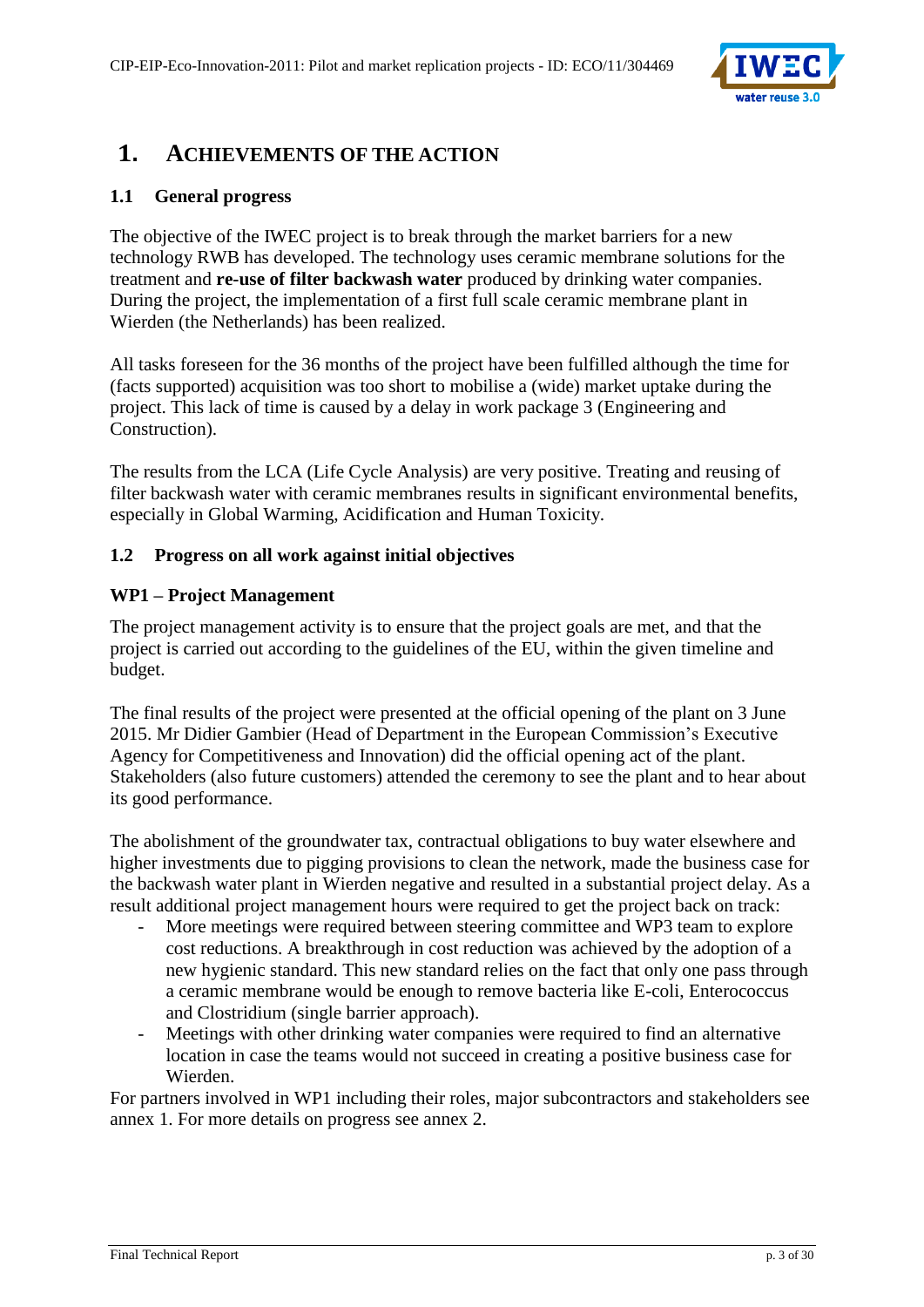

#### **WP2 – Market definition and validation**

In this work package the European market is defined. Based on experience in another project it was decided to hire one of Europe's leading consulting and engineering companies to conduct a professional market report on top of the report produced by RWB.

As this consulting and engineering firm requested actual performance of the plant, the market report was finalised after 6 months' operation of the plant. The professional market report is thus based on the validation report as presented in annex 8. This validation makes clear that the backwash water system performs better than predicted. According to the recommendations of the professional market report, IWEC will focus on a few countries: the Netherlands, Germany and Denmark. This submarket is smaller than assumed at the start of the project (Netherlands, Germany, Scandinavia and Belgium).

The market definition phase took more time than predicted because of following reasons:

The market drivers differed from those assumed (legislation, water scarcity and Corporate Social Responsibility goals). The price per cubic meter of water as well as (in some cases) valorisation of residues are considered to be even more important drivers. This required additional man-hours (more visits to customers).

More direct involvement in the professional market report (expert meetings). For partners involved in WP2 including their roles, major subcontractors and stakeholders see annex 1. For more details on progress see annex 3.

#### **WP3 – Engineering and construction**

The objective of this work package is to realise the engineering and construction of the backwash water reuse system (first reference). As already stated in WP1 there was a substantial delay in executing WP3. Both test run and full scale test run were quite successful, no difficulty occurred.

For partners involved in WP3 including their roles, major subcontractors and stakeholders see annex 1. For more details on progress see annex 4.

#### **WP4 – Operation and monitoring**

The objective of this work package is the realisation of the backwash water treatment installation and monitoring of the results and therefore the realisation of backwash water reuse, less groundwater extraction, lower energy consumption and a lower chemical usage. Despite of the delay in WP3 the operation and monitoring process went smoothly. There were two deviations from the original operation and monitoring plan:

- Less monitoring was required as a check on membrane leaching was not required anymore because the ceramic membrane received a KIWA ATA approval.
- The re-use of the water was only started in May 2015 instead of January 2015. This was because of the fact that the new hygienic standard relies on only one pass through the ceramic membrane to remove bacteria like E-coli, Enterococcus and Clostridium (single barrier approach). Several months were required to verify whether this assumption is correct.

The delay in WP3, the longer time required to verify whether the new hygienic standard was realistic and the fact that there was less backwash water resulted in lower absolute environmental benefits at the end of the IWEC project (annex 9).

For partners involved in WP4 including their roles, major subcontractors and stakeholders see annex 1. For more details on progress see annex 5.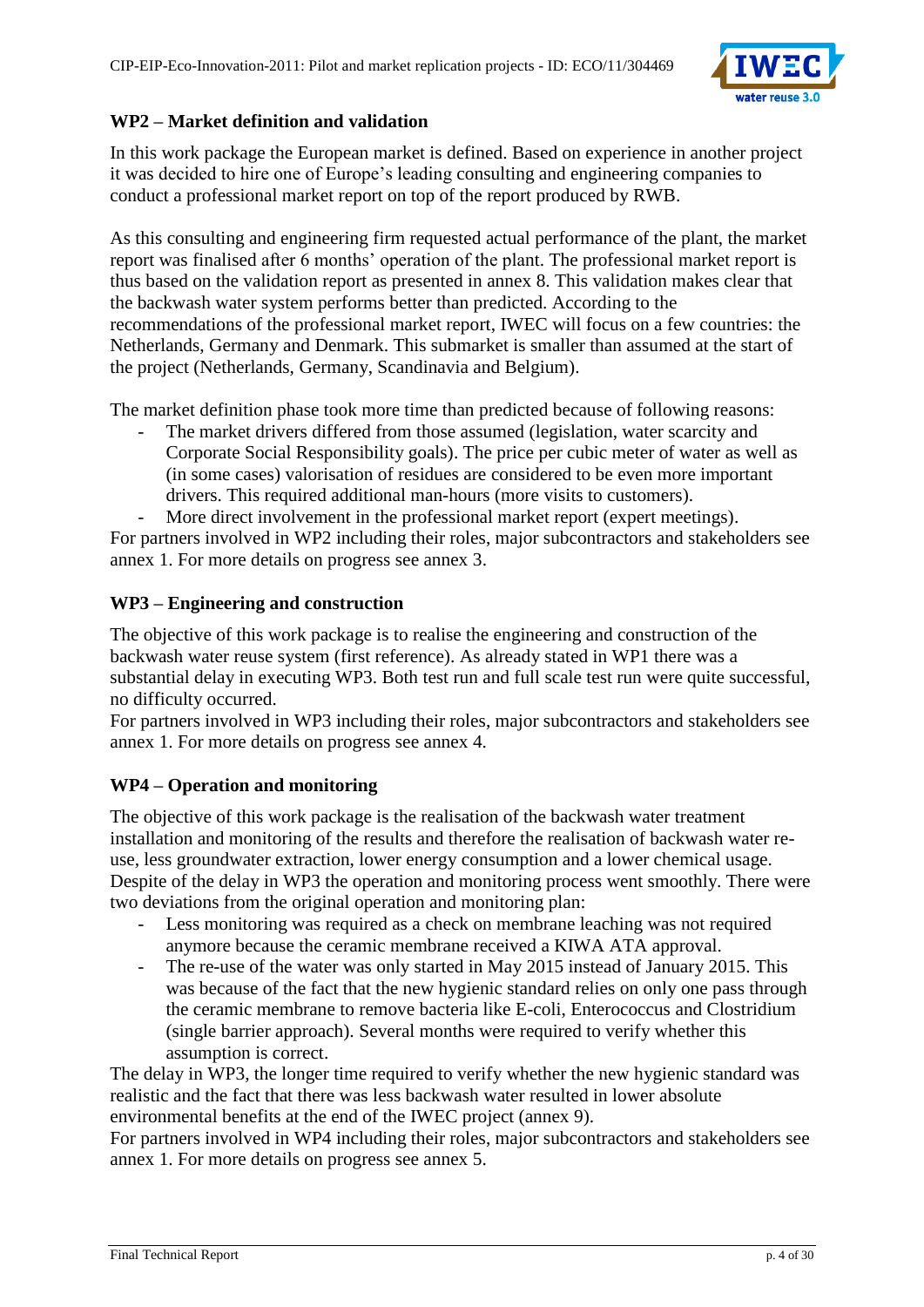

#### **WP5 – Commercial exploitation and business plan**

The objective of this work package is optimisation of the business plan with the results of WP2 and using the results from WP4 to break down the market barriers which have been identified. The business plan was made after 6 months of operation of the plant to have enough operational input (see annex 8). Due to the delay in WP3, the time for (facts supported) acquisition was too short to mobilise a wide market uptake during the project. For partners involved in WP5 including their roles, major subcontractors and stakeholders see annex 1. For more details on progress see annex 6.

#### **WP6 – Dissemination activities**

The objective of this work package is spreading the results of the technology, project and results throughout Europe.

Mainly Vitens and RWB were active in dissemination, Eurosteel gave comments in project meetings. Project results have been presented on different fairs, sometimes with associated workshops. Policymakers have been addressed through national magazines and international forums like CORDIS, the Parliament Magazine and Adjacent Government.

Leaflets, case studies, presentations, monitoring reports, LCA, a movie, a Layman's report, etc. can be downloaded from the IWEC website [\(www.iwec-water-reuse.eu\)](http://www.iwec-water-reuse.eu/). Visitor statistics proof that the website has had over 10.000 visitors in the last three years.

At the formal opening of the backwash water plant stakeholders (and future customers) were present to see the plant and to hear about its good performance.

For partners involved in WP6 including their roles, major subcontractors and stakeholders see annex 1. For more details on progress see annex 7.

#### <span id="page-4-0"></span>**1.3 Deviations, problems and corrective actions**

Deviations, problems and corrective actions have been summarised in annexes 2 to 7.

#### <span id="page-4-1"></span>**1.4 Progress regarding performance indicators**

The performance indicators at the end of the project are given in annex 9. It is predicted that energy consumption can be optimised by extracting the backwash water at a higher lever from the buffer tank, switching of the mixers in this tank and transport the settled sludge in the buffer tank directly to the sludge thickener. The Performance Indicators for this optimised case are gathered in annex 10. A comparison with the expected Performance Indicators at the start of the IWEC project is given in self-explanatory table 1.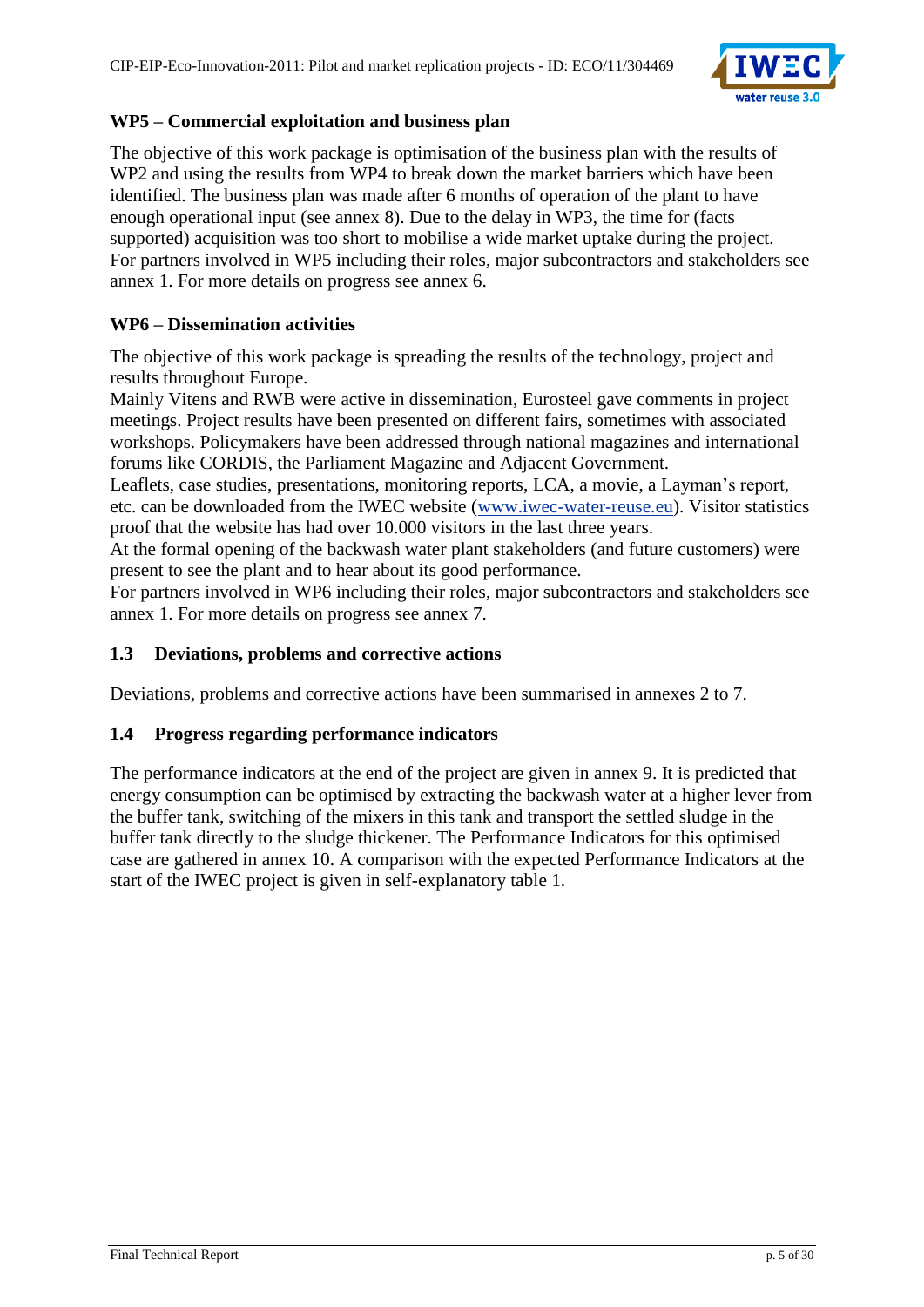

#### **Table 1:Performance Indicators for IWEC at optimised energy scenario (prediction)**

| Objective                                                               | <b>Indicators</b>                                            |                                                                |                       | <b>Relative</b><br><b>Impact</b><br><b>Realised</b> | <b>Relative</b><br><b>Impact</b><br><b>Expected</b> | <b>Comments</b>                                                                                                                                         |
|-------------------------------------------------------------------------|--------------------------------------------------------------|----------------------------------------------------------------|-----------------------|-----------------------------------------------------|-----------------------------------------------------|---------------------------------------------------------------------------------------------------------------------------------------------------------|
|                                                                         | Greenhouse                                                   | CO <sub>2</sub><br>(CML2013)                                   | change to<br>baseline | 90%<br>reduction                                    | not specified                                       |                                                                                                                                                         |
|                                                                         | gas emissions                                                | Methane<br>(CML2013)                                           | change to<br>baseline | 86%<br>reduction                                    | not specified                                       |                                                                                                                                                         |
|                                                                         | Air quality                                                  | Particulate matters,<br>(ReCipe)                               | change to<br>baseline | 64%<br>reduction                                    | not specified                                       |                                                                                                                                                         |
|                                                                         |                                                              | Irritant / Corrosive                                           |                       | not<br>applicable                                   | not specified                                       |                                                                                                                                                         |
|                                                                         | Reduction /<br>substitution of<br>dangerous                  | Mutagenic / Carcinogenic<br>(Eco indicator 99<br>Carcinogenic) | change to<br>baseline | 158%<br>reduction                                   | not specified                                       |                                                                                                                                                         |
| <b>Improved</b>                                                         | substances                                                   | Toxic<br>(CML2013)                                             | change to<br>baseline | 89%<br>reduction                                    | not specified                                       |                                                                                                                                                         |
| <b>Environmental</b><br><b>Performance</b>                              |                                                              | Persistent / Bio accumulative                                  |                       | not<br>applicable                                   | not specified                                       |                                                                                                                                                         |
|                                                                         |                                                              | Prevention                                                     | change to<br>baseline | 99%<br>reduction                                    | 99% reduction                                       | As predicted.                                                                                                                                           |
|                                                                         |                                                              |                                                                | tons/year             | 212.620                                             | not specified                                       | Reused backwash water.                                                                                                                                  |
|                                                                         | Waste<br>management                                          | Waste minimization                                             | tons/year             | 33<br>reduction                                     | not specified                                       | Iron sludge, 42 tons/year if reduction<br>of FeCl3 would have been taken into<br>account.                                                               |
|                                                                         |                                                              | Reuse of waste / Substance<br>recovery                         |                       | no changes                                          | not specified                                       | Waste is already reused (except of<br>supernatant), valorisation of iron<br>sludge is possible (future research).                                       |
|                                                                         |                                                              | Material recycling                                             |                       | no changes                                          | not specified                                       | See above.                                                                                                                                              |
|                                                                         |                                                              | Waste diverted from landfills                                  |                       | no changes                                          | not specified                                       | No waste goes to a landfill.                                                                                                                            |
|                                                                         |                                                              | Hazardous waste                                                | ton/year              | 0.035<br>increase                                   | not specified                                       | This is caused by the installed<br>infrastructure, would have been nil or<br>negative for a greenfield application.                                     |
|                                                                         | Reduced<br>resource<br>consumption<br>(excluding)<br>energy) | Abiotic depletion, non fuel<br>(AD) CML2013                    | change to<br>baseline | 115%                                                | not specified                                       |                                                                                                                                                         |
| <b>Better</b> use of<br>natural                                         | Water                                                        | Reduced water consumption                                      | change to<br>baseline | 3.1%                                                | 5,0%                                                | The average iron content in the<br>groundwater was expected to be<br>higher (newly installed well fields<br>have lower iron contents than<br>expected). |
| resources                                                               |                                                              | Waste water reuse                                              | change to<br>baseline | 99%                                                 | 99%                                                 | As predicted.                                                                                                                                           |
|                                                                         |                                                              | Energy from RES                                                | change to<br>baseline | 25%<br>reduction                                    | 30%<br>reduction                                    | The lower reduction is caused by the<br>fact that it costs less energy to extract<br>groundwater (0,15 kWh/m3 instead<br>of 0,23 kWh/m3).               |
|                                                                         | Energy                                                       | Reduced energy consumption                                     | change to<br>baseline | 25%                                                 | 30%                                                 | See above. Compared to base case<br>without reuse                                                                                                       |
|                                                                         |                                                              | Reduced energy consumption                                     | change to<br>baseline | 81%                                                 | 80%                                                 | Compared to state of the art solution.<br>As predicted.                                                                                                 |
|                                                                         | <b>Business</b><br>development /<br>Market<br>replication    | Replication                                                    |                       | $\boldsymbol{0}$                                    | not applicable                                      | It was expected that at the end of the<br>project 2 new installations in the<br>Dutch market were realised. Due to<br>delay in project not feasible.    |
| <b>Economic</b><br>Performance /<br><b>Market</b><br><b>Replication</b> | Market<br>potential                                          | market size in million Euros                                   |                       | 250                                                 | 565                                                 | Less BWW than expected (5-10%<br>changed into 3-5%). Standardization<br>will lower the sales price, which<br>makes the technology more<br>competitive.  |
|                                                                         |                                                              | market size in number of<br>customers                          |                       | 14                                                  | 10                                                  |                                                                                                                                                         |
|                                                                         | Entry in new<br>transnational<br>markets                     |                                                                |                       | 3                                                   | not applicable                                      | Netherlands, Denmark, Germany                                                                                                                           |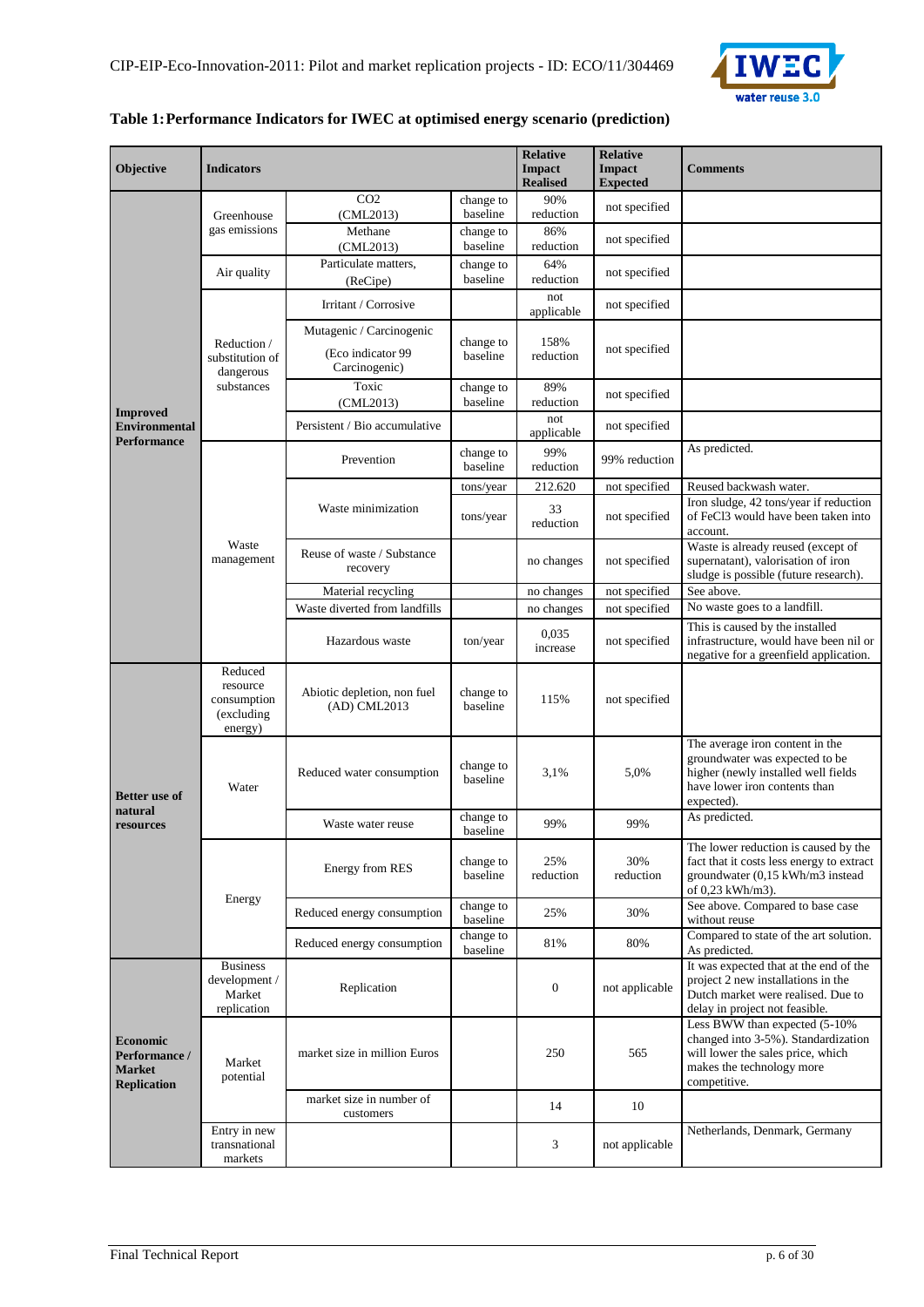|               | Entry into<br>different<br>sectors          |                                |                       |                   | not applicable | This specific systems is only<br>applicable at the production process<br>of drinking water, however the<br>ceramic membranes have a larger<br>market potential.                                                          |
|---------------|---------------------------------------------|--------------------------------|-----------------------|-------------------|----------------|--------------------------------------------------------------------------------------------------------------------------------------------------------------------------------------------------------------------------|
|               | Reduction of<br>cost per unit<br>or process |                                |                       | 65%<br>reduction  | not specified  | Compared to state of the art<br>solutions.                                                                                                                                                                               |
|               | Payback Time                                | capital invested / net income  |                       | 5 years           | not specified  |                                                                                                                                                                                                                          |
|               | Patents                                     |                                |                       | not<br>applicable | not applicable |                                                                                                                                                                                                                          |
|               | Chemical<br>usage<br>reduction              | all chemicals                  | change to<br>baseline | 90%               | not specified  |                                                                                                                                                                                                                          |
|               |                                             | FeCl <sub>3</sub> 42% solution | change to<br>baseline | 90%               | 90%            |                                                                                                                                                                                                                          |
| <b>Others</b> |                                             | cleaning chemicals             | change to<br>baseline | 83%               | 50%            | Higher than predicted                                                                                                                                                                                                    |
|               | reduction in movements<br>Less transport    |                                | change to<br>baseline | 11%               | 50%            | Less than predicted because no<br>measures were taken to increase the<br>dry solids content of the sludge.<br>Increasing the dry solids content of<br>the sludge makes no sense as it<br>reduces valorisation potential. |

The following can be concluded:

- The amount of backwash water in Wierden is lower than expected for following reasons:
	- $\circ$  Less backwash water per m<sup>3</sup> of groundwater is produced: 3,1% instead of 5,0%.
	- $\circ$  Less groundwater is extracted: 7 million m<sup>3</sup> per year instead of 7,6 million m<sup>3</sup> per year (both values without backwash water re-use).
	- o Evaluation on relative impacts is therefore better than evaluation on absolute impacts.
	- The backwash water system performs equal or better on following indicators:
		- o Wastewater re-use: 99%.
		- o Reduced energy consumption compared to state of the art solutions: 81% instead of 80%.
		- o Reduction in chemical usage: 90%.
		- o Reduction in cleaning chemical usage compared to state of the art solutions: 83% instead of 50%.
- The backwash water system performs worse on following parameters:
	- o Reduced energy consumption: 25% instead of 30%. This is caused by the fact that it costs less energy to extract groundwater  $(0,15 \text{ kWh/m}^3 \text{ instead of } 0,23)$  $kWh/m^3$ ).
	- o Less reduction in transport: 11% instead of 50%. This is caused by the fact that no measures have been taken to increase the dry solids content of the sludge. This is not done to avoid a reduction in valorisation potential.

Both items have nothing to do with a lower (perceived) performance of the backwash water system, but can be clarified by insufficient estimates or changing circumstances compared to the start of the project.

The LCA shows interesting results concerning the comparison between the base case (backwash water not reused), the backwash water treatment system with ceramic membranes and the optimised energy case with ceramic membranes (see table 1). The life cycle impact is visualised in figure 1. For more details see LCA report.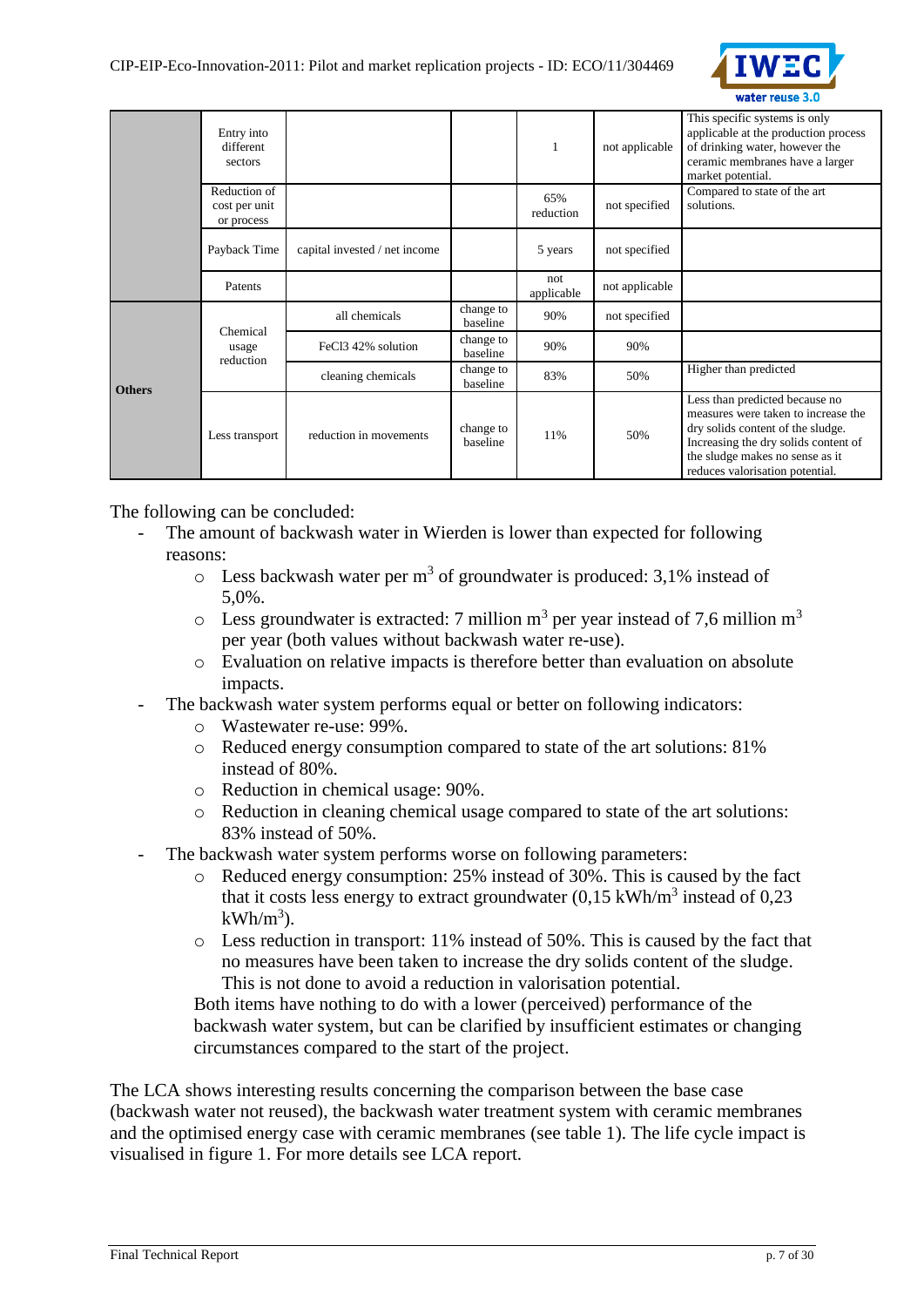



#### **Figure 1: Endpoint analysis for base case, reuse with ceramic membranes (filter case) and reuse with ceramic membranes with energy optimisation (optimised case)**

Finally it has to be mentioned that just at the end of the project the membranes have been cleaned with citric acid. This was done exactly after operating the plant for half a year. The cleaning had the expected and desired result. The amount of citric acid used, fits in the consumption data used in the LCA (see also performance indicators).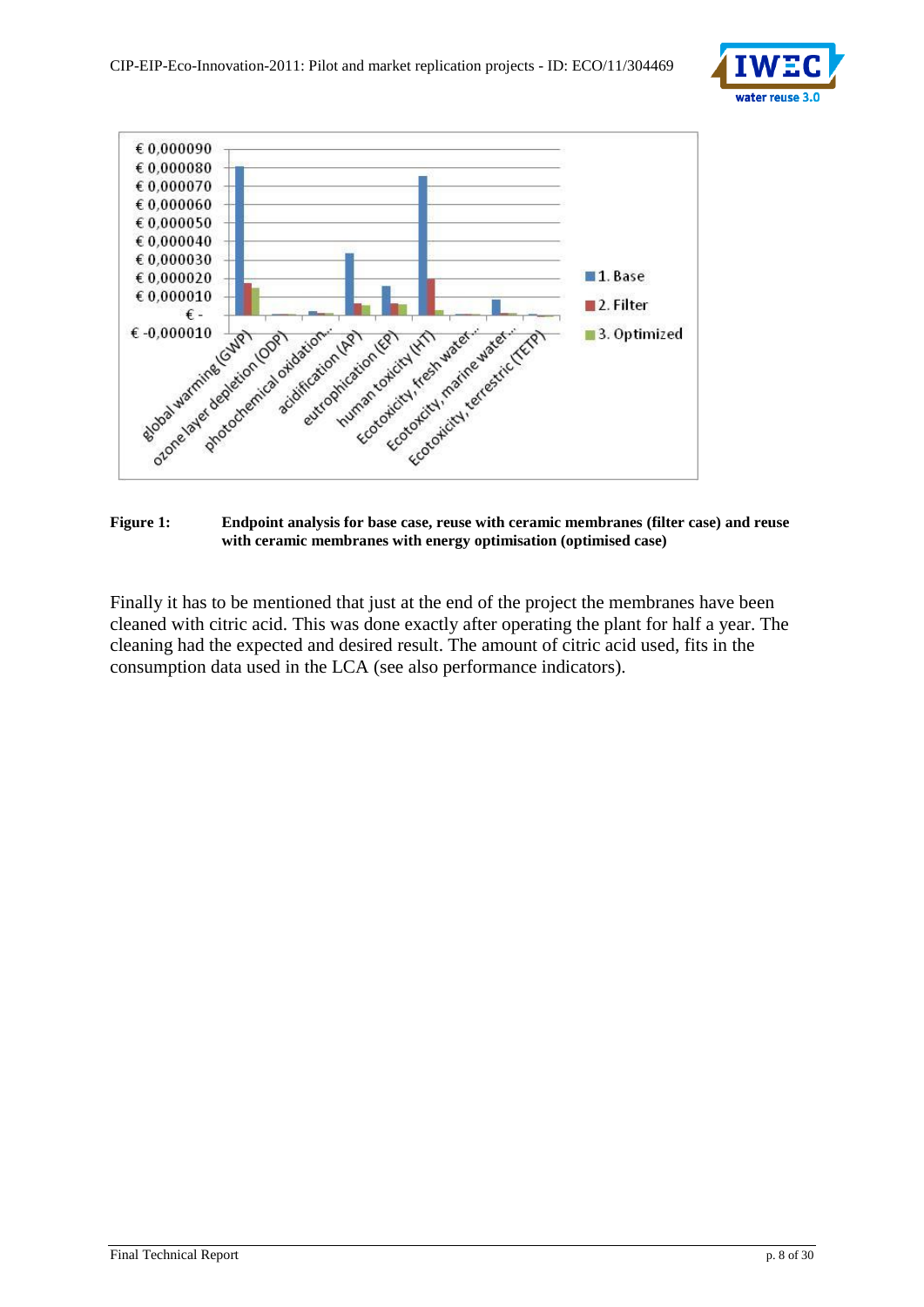

## <span id="page-8-0"></span>**2. EXAMINATION OF RESULTS**

#### <span id="page-8-1"></span>**2.1 Results regarding market uptake and exploitation**

A detailed economic and environmental benefits analysis concerning backwash water treatment with ceramic membranes has been carried out. This has been done later than expected due to a substantial delay in WP3.

Although this delay could be perceived as negative the opposite is true. The delay has resulted in substantial cost reductions for future plants and a newly adopted hygienic standard.

As stated earlier the market drivers differed from those assumed (legislation, water scarcity and Corporate Social Responsibility goals). The price per cubic meter of water as well as (in some cases) valorisation of residues are considered to be even more important drivers. The delay with resulting cost reductions therefore has a very positive outcome. Over 30 company visits confirm these findings.

Based on the recommendations in the professional market report IWEC has decided to initially focus on a few countries: the Netherlands, Germany and Denmark. The excellent performing reference plant in Wierden will be crucial in this approach. This approach is considered to result in enough critical mass for a wide market uptake.

#### <span id="page-8-2"></span>**2.2 Environmental benefits**

The environmental benefits are presented in paragraph 1.4. Treatment and re-use of filter backwash water with ceramic membranes significantly improves the Societal Cost Indicator (SCI), a measure for environmental impact. This improvement is predominantly in Global Warming, Acidification and Human Toxicity.

The proposed treatment and re-use fits in the following legislative and policy frameworks:

- Flagship initiatives of Europe 2020. The IWEC project helps in creating a more resource efficient Europe, stimulates innovation, and promotes SME's.
- Water Framework Directive. The IWEC project (theoretically) helps to improve the quality of surface waters as (treated) backwash water is not discharged anymore into it.
- Natura 2000. The IWEC project helps in prevention of desiccation through less extraction of groundwater. This positively contributes to nature protection areas where often groundwater is extracted.
- The 6<sup>th</sup> environmental action plan
	- o Protection of natural systems, the IWEC project contributes to this.
	- o Reduction of carbon footprint, the IWEC project contributes to this.
	- o Sustainable use of natural resources, the IWEC project contributes to this.
	- o Recycling and reuse of water, the IWEC project contributes to this.
	- o Higher level of living environment (no new buildings required due to the small footprint of the backwash water installation).
- Local policies
	- o Legislation: stricter regulations for discharge of treated backwash water. The IWEC project can fulfil these.
	- o Strict building regulations: the small footprint of a ceramic membrane plant allows placing it in an existing building.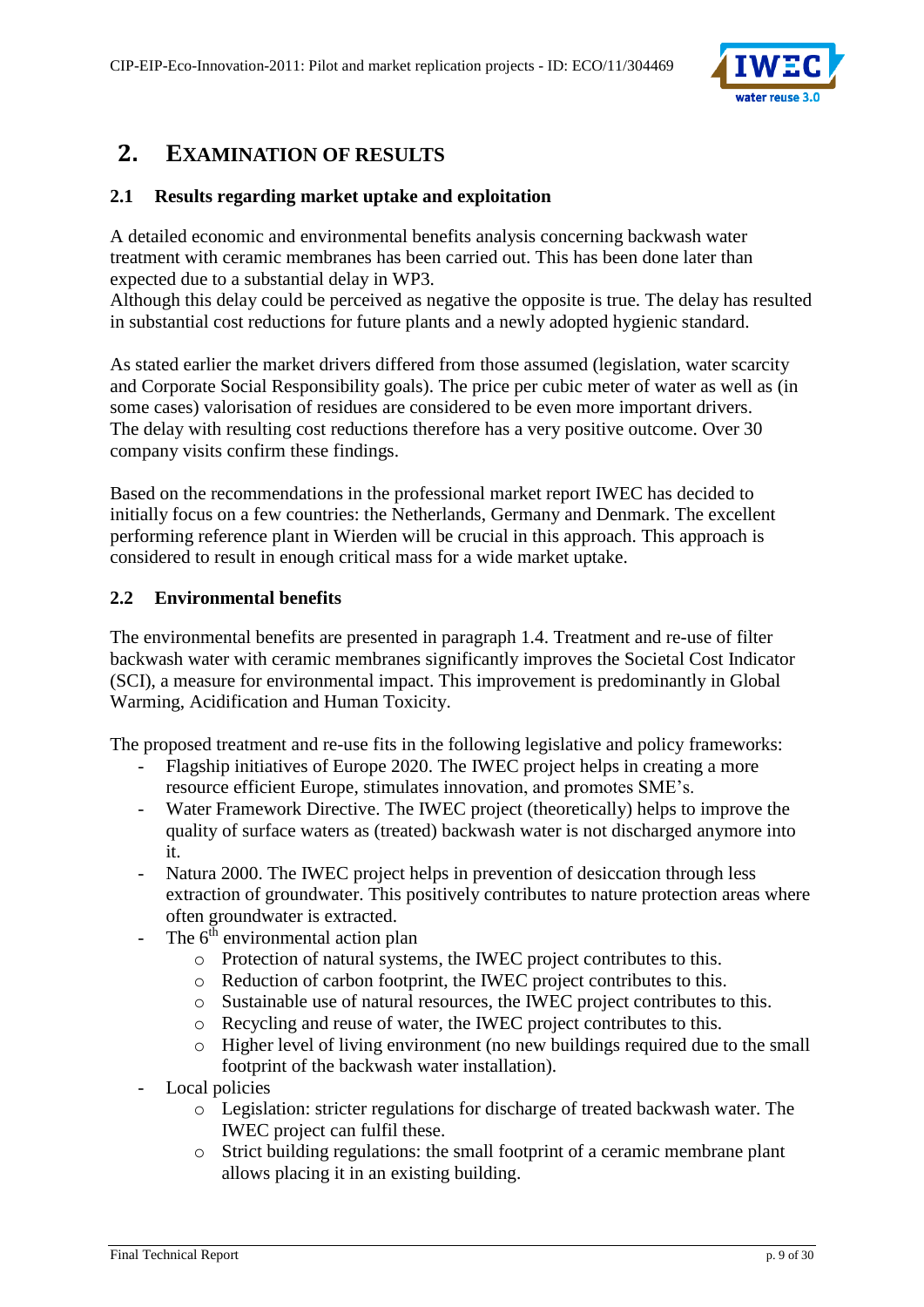

o Permits: renewing permits for extraction of groundwater require optimal water use. The IWEC project will help with this.

In order to make the technology an acknowledged and recognised standard also the European Committee for Standardisation (CEN) is of interest to IWEC. CEN states to promote a horizontal approach for protecting the environment by integrating objectives such as sustainability, resource efficiency and climate resilience into a wide range of standardisation activities. CEN also states that they together with their national members actively engage with research and innovation communities and encourage the initiators of research/innovation projects to consider standardization at an early stage during the development of their projects.

In their Environment Campaign 2015 CEN promotes the above and askes for ideas, remarks and request. IWEC will do so and refer to her advertisements in the Parliament Magazine and Adjacent Government and of course her website.

#### <span id="page-9-0"></span>**2.3 Economic benefits**

The economic benefits of treatment and re-use of filter backwash water with ceramic membranes are visualised in figure 2.



**Figure 2: Total costs for production of drinking water from groundwater (dotted lines) and associated amount of groundwater that is not extracted due to backwash water treatment and reuse. Starting point is a Wierden type of production plant with 3,16% backwash water, amortization over 15 years and a 5% discount rate.**

*10 million m<sup>3</sup> /year production capacity on the horizontal axis corresponds with 313.000 m3 /year groundwater that is not extracted when reusing backwash water with ceramic*  membranes (and 262.000 m<sup>3</sup>/year with state of the art polymeric submerged membranes).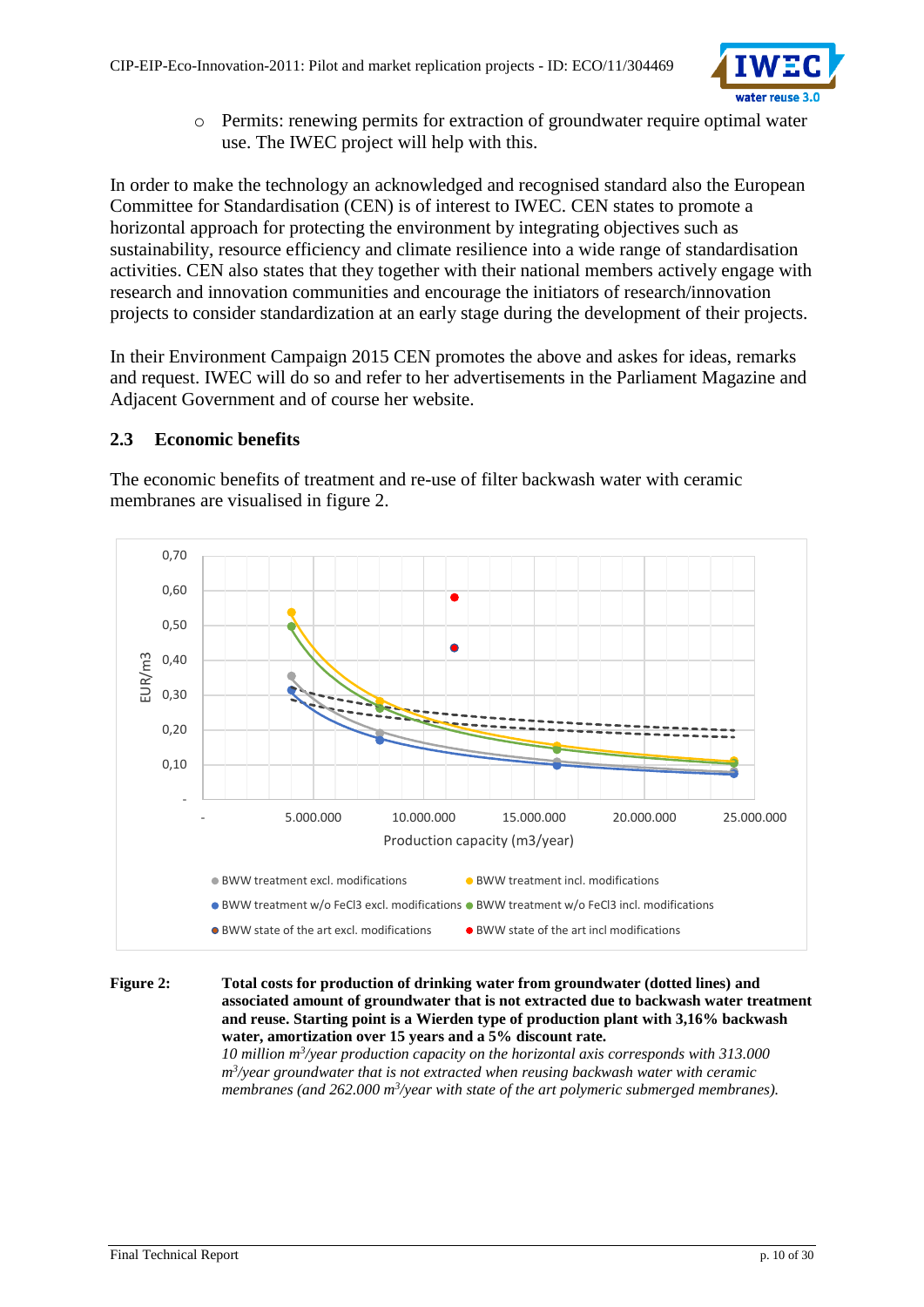

The following can be concluded:

- For greenfield applications the cost of backwash water treatment and reuse with ceramic membranes is not exceeding the production cost of drinking water from ground water for drinking water production capacities  $> 4.5$  million m<sup>3</sup>/year (equals  $142.000 \text{ m}^3/\text{year}$  backwash water).
- For existing applications the cost of backwash water treatment and reuse with ceramic membranes is not exceeding the production cost of drinking water from ground water for drinking water production capacities > 9 million  $m^3$ /year (equals 284.000 m<sup>3</sup>/year backwash water). This depends of course on cost of modifications in infrastructure (rather high for Wierden).
- Backwash water treatment and reuse with ceramic membranes results in substantial lower costs per  $m<sup>3</sup>$  (65% lower) compared to state of the art technologies (with submerged membranes). Replacement of these installations towards their life end is attractive as modifications in infrastructure are not required.
- The variable (or operational) costs of backwash water treatment and reuse with ceramic membranes are nil due to the fact that the savings in energy and chemicals as well as other outside boundary gains outweigh maintenance cost (in comparison with the base case where backwash water is not being reused). The costs presented in figure 2 are thus capital costs only for backwash water treated and reused with ceramic membranes.

#### <span id="page-10-0"></span>**2.4 Measures taken to ensure the autonomous economic viability of the business program**

In almost all groundwater treatment plants backwash water is being produced. Since backwash water cannot be directly discharged, treatment of this water is mandatory. In order to become aware of the economic viability of the technology, IWEC researched the possibilities for substitutes and the economic performance of the technology compared to those substitutes. For the purposes of backwash water treatment, two alternatives have been studied. The first alternative to treat backwash water is the settling tank, where treated backwash water is being discharged and no drinking water is being produced out of backwash water. The second alternative is backwash water treatment by polymeric membranes (state of the art).

The base of this comparison is to map out the annual Capital Investment Costs (hereafter 'CAPEX') and the annual Operational costs (hereafter 'OPEX'). The three methods of backwash water treatment have been compared and the results are very positive for IWEC's technology that uses ceramic membranes.

For drinking water plants with a capacity > 4.5 million m<sup>3</sup>/year (or 142.000 m<sup>3</sup>/year backwash water) it is interesting and economically viable to treat and reuse backwash water by the IWEC technology. For smaller production locations, the economic argument loses validity, but still the environmental footprint is being reduced. For details, see figure 2 and annex 10.

The most important benefits of using the IWEC technology that ensure the economic viability are:

- Less groundwater is needed to produce the same amount of drinking water.
- The ceramic membranes have a lifetime of  $>15$  years, are fully integer, have a high flux and result in a compact installation that complies with hygienic standards. This results in lower capital costs (CAPEX) compared to state of the art submerged polymeric membranes (65% lower).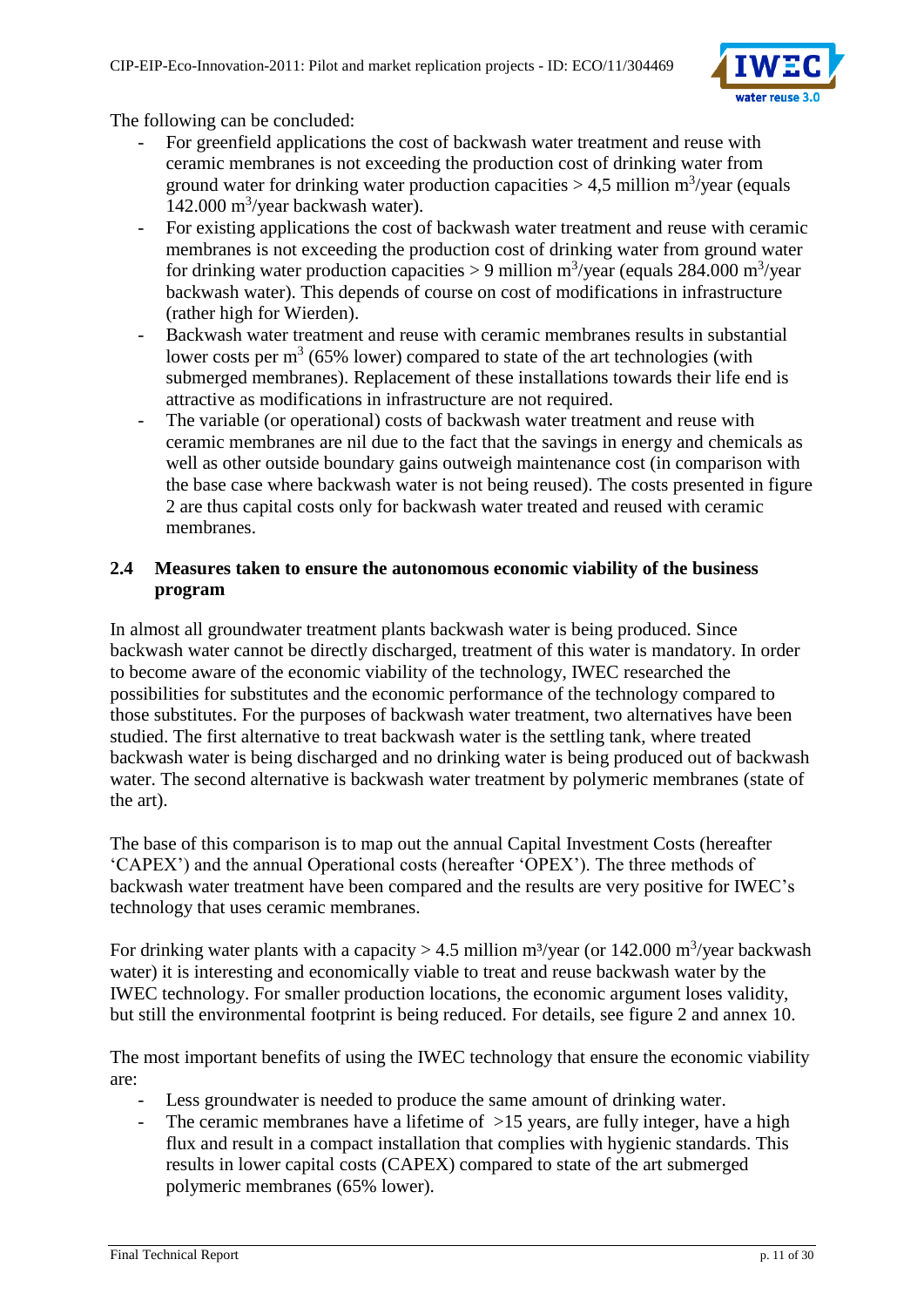

- Also the operational costs (OPEX) are lower compared to not reusing the water or reusing it with a state of the art solution, due to a reduced energy consumption for the entire drinking water plant, less waste that is produced, less waste water that is discharged into surface water and less chemicals that are required. These economic advantages also result in significant environmental benefits, especially in Global Warming, Acidification and Human Toxicity and fit in European legislative and policy frameworks. The OPEX for reusing backwash water with ceramic membranes is nil for the somewhat bigger installation (100% reduction compared to state of the art).
- Depending on the (future) outcome of valorisation of iron and possibly lime sludge (see next chapter) further outside financial boundary gains will be obtained.

Residual treats and barriers are:

- Perceived overabundance of groundwater.
- Conservative sector with hesitancy to new technology. This will be handled by showing the performance of the Wierden plant and trying to get the technology an acknowledged and recognised standard (CEN).
- Limited IWEC marketing capacity. This will be handled by a focussed market approach to create the required critical mass for a wide market uptake.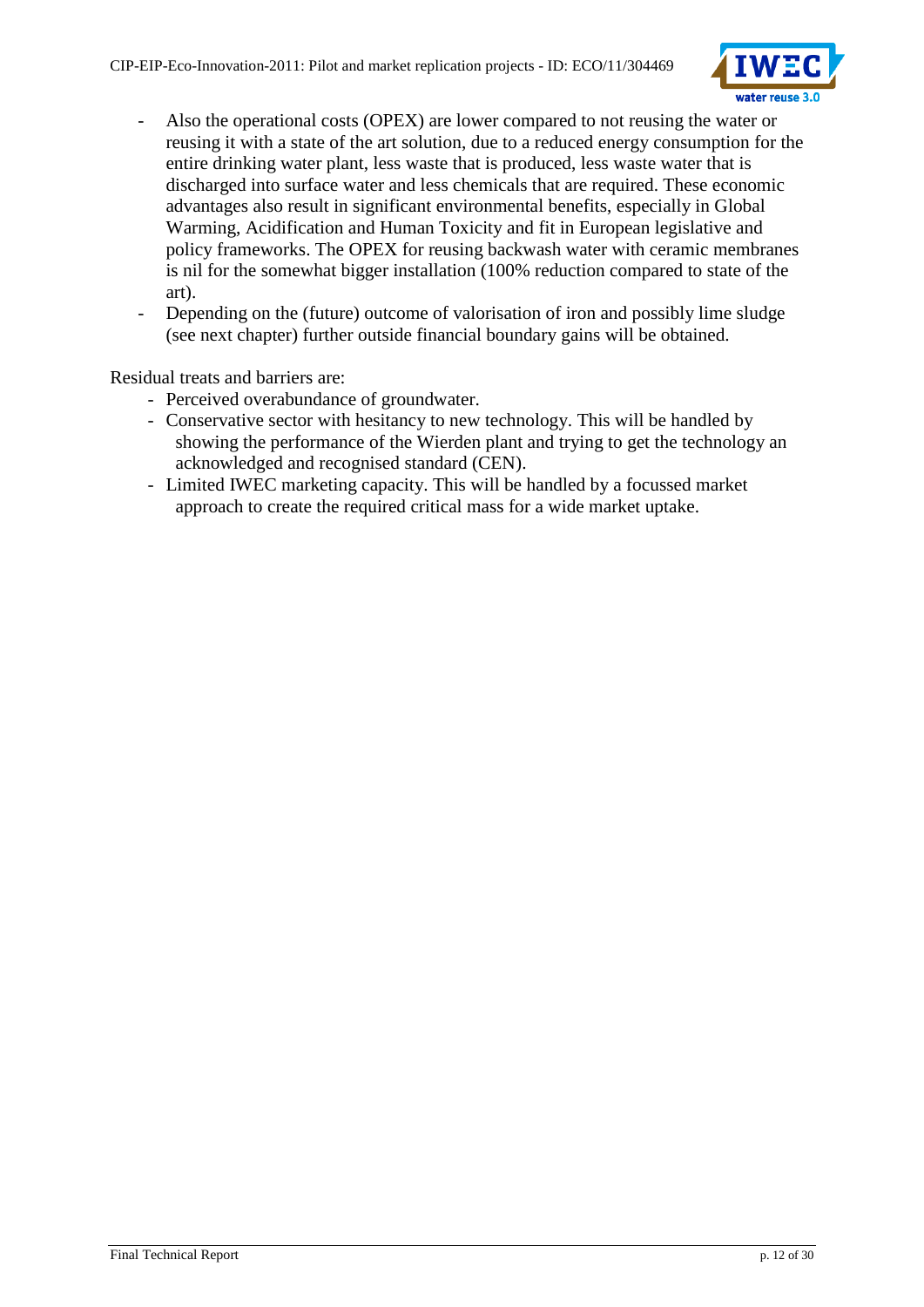

## <span id="page-12-0"></span>**3. WORK PLAN FOR THE NEXT PERIOD**

After project end IWEC will focus on following items:

- Energy reduction by extracting the backwash water at higher lever from the buffer tank, switching of the mixers in this tank and transport the settled sludge in the buffer tank directly to the sludge thickener (Vitens/RWB).
- Valorisation of iron sludge and possibly lime sludge (Vitens).
- Further standardisation of design, production as well as material minimisation (RWB/Eurosteel).
- Full speed ahead with facts supported acquisition as described in previous paragraphs.
- Contact CEN.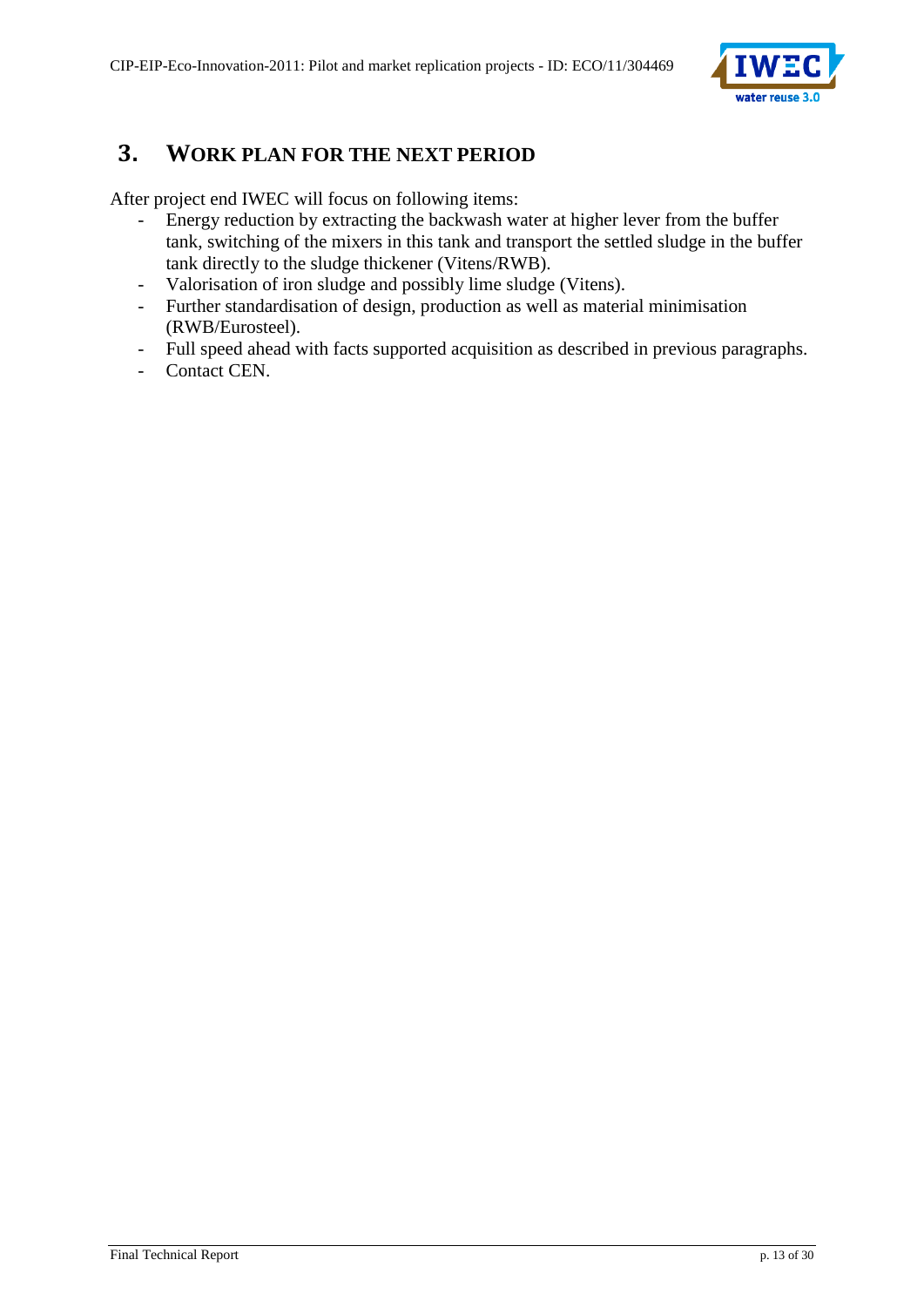

## <span id="page-13-0"></span>**4. OVERVIEW ON HOURS SPENT**

An overview of the hours spent (foreseen and actually spent) is enclosed in annex 11. The most significant deviations are related to:

- More hours spent than budgeted on WP1 due to unforeseen meetings and visits to keep the project on track.
- The market definition (WP2) required more hours because of changed market drivers and change in personnel.
- Due to the delay in WP3, the time to monitor the performance of the installation (WP4) ran short.
- In WP6 less hours are spent compared to annex 1, although lots of activities have been organised.

No transfer of budget was required for these deviations.

The deviations per work package are presented below.

#### **WP1 – Project Management**

The general progress has been monitored during the three years of operation. This contributed to a successful project. Not all circumstances had been foreseen at the start of the project. Compared to the budget, more hours have been spent to stimulate the start of WP3. On the other hand, the budget for project assistance ( $\epsilon$ 22.500) has not been used, since the project assistance has been carried out by personnel of RWB. The deviations are considered necessary to improve the progress in the project. More details can be found in annex 2.

#### **WP2 – Market definition and validation**

The main activities in the market definition and validation were the market study, writing of the report and hours spent on meetings to validate the market report with Royal HaskoningDHV. The budgeted hours were based on a subcontracted market report ( $\epsilon$ 20.000) and validate those results by personnel of RWB. The market study and writing of the market definition report has been performed by RWB, whereas the validation report has been generated by Royal Haskoning DHV. Moreover, changing market drivers influenced the required effort. Therefore, more hours have been spent than originally budgeted. More details can be found in annex 3.

#### **WP3 – Engineering and construction**

Although WP3 started more than one year later than planned, the targets of the work package have been reached. The estimated budget has slightly been exceeded in amount of hours, which can easily be explained by all unforeseen hours of research to find cost reductions in order to make the business case positive. More details can be found in annex 4.

#### **WP4 – Operation and monitoring**

This work package had a planned duration of 30 months. Due to delay in WP3, most activities related to this work package became relevant after the installation started up. In the last months of the project a lot of effort has been spent to monitor the results of the installation, but this is not proportionate to the budget spread over 30 months. Therefore, not all budgeted hours have been used. More details can be found in annex 5.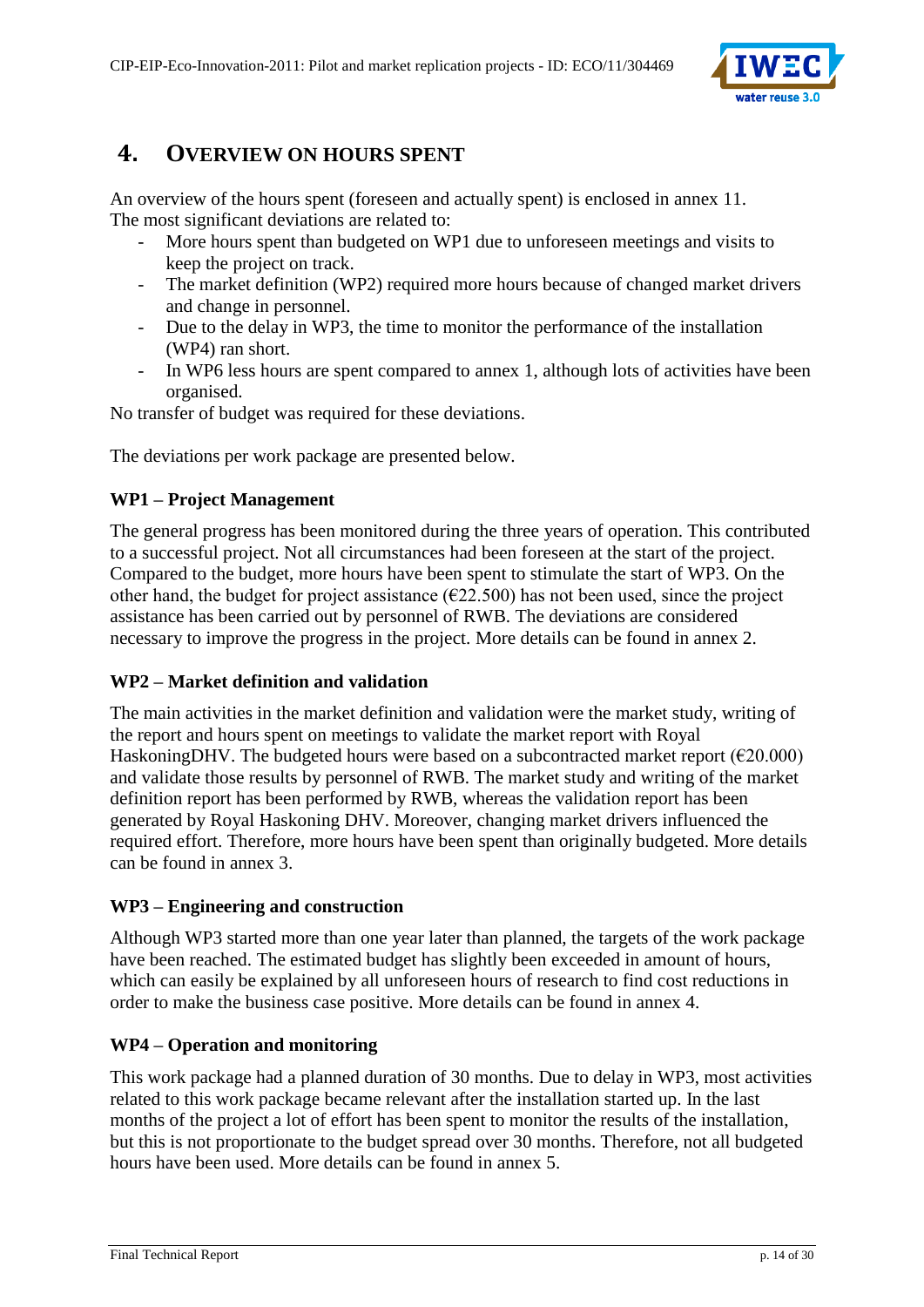

#### **WP5 and 6 – Commercial exploitation and business plan and dissemination activities**

Although not fact supported, over 30 company visits have been made during the IWEC project in order to promote the developed technology of RWB. In addition, RWB has visited 8 fairs where it presented the IWEC technology. After the installation was in operation, RWB wrote a business plan about the strategy of marketing, the sales targets and the potential of the selected countries. The dissemination activities of WP6 have an overlap with the means of WP5's commercial exploitation, where both activities aim to share knowledge to (potential) stakeholders of the technology.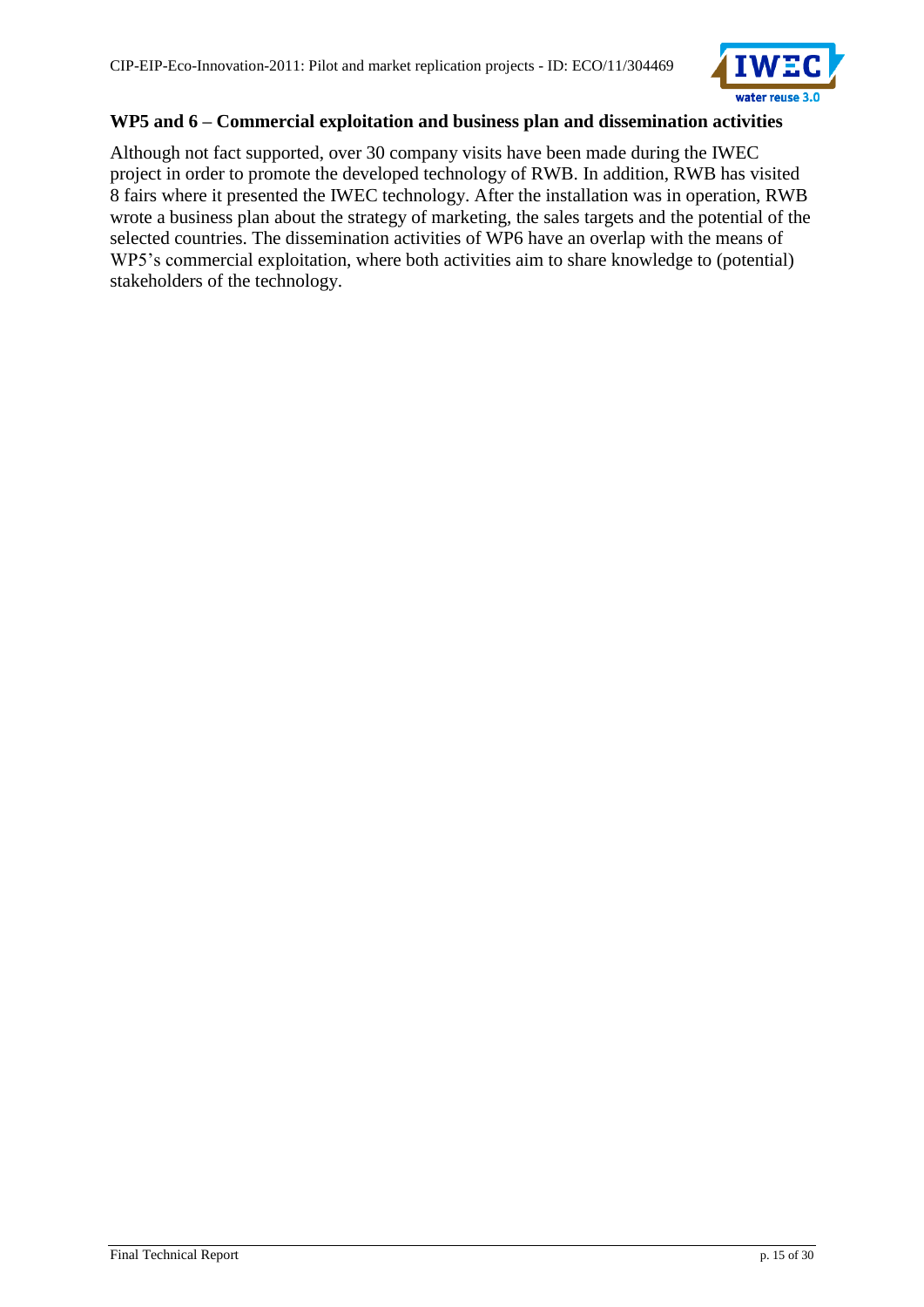Annex 1: Partners involved including their roles, major subcontractors, stakeholders etc.

| Work<br>package                             | Contribution to the project goals                                                                                                                                                                                                                      | <b>Results</b>                                                                                                                                                                                                                                                                                                                                                                                                                                                                                                                                                                                                                                                | <b>Partners and roles</b>                                                                                                                                                                                                                         |
|---------------------------------------------|--------------------------------------------------------------------------------------------------------------------------------------------------------------------------------------------------------------------------------------------------------|---------------------------------------------------------------------------------------------------------------------------------------------------------------------------------------------------------------------------------------------------------------------------------------------------------------------------------------------------------------------------------------------------------------------------------------------------------------------------------------------------------------------------------------------------------------------------------------------------------------------------------------------------------------|---------------------------------------------------------------------------------------------------------------------------------------------------------------------------------------------------------------------------------------------------|
| WP1: Project<br>Management                  | guidelines of the EU, within the given budget.<br>timeline and budget.                                                                                                                                                                                 | To ensure that the project goals are met, and Most project goals are met. Installation is running.<br>the project is carried out according to the Project schedule has been delayed. Costs are below                                                                                                                                                                                                                                                                                                                                                                                                                                                          | RWB coordinated the IWEC project as<br>work package leader. Vitens and<br>Eurosteel participated.                                                                                                                                                 |
| WP2: Market<br>definition and<br>validation | effectuate a successful business plan.                                                                                                                                                                                                                 | To define the European market. Identification European market research has been conducted by RWB conducted a market research and<br>of market drivers and sales opportunities per RWB in 2012. In 2015, Royal HaskoningDHV made Eurosteel participated herein (in<br>country/region as needed input to create and the final market report based on actual performance project meetings). Royal<br>of the plant. Positive results, with a market potential   HaskoningDHV validated the market<br>that can be raised by standardization of the research as major subcontractor.<br>technology. Input of this WP has been very useful<br>for the business plan. |                                                                                                                                                                                                                                                   |
| WP3:<br>Engineering<br>and<br>Construction  | project in Europe.                                                                                                                                                                                                                                     | Construction of the backwash water reuse Installation has been constructed and is running<br>installation. Necessary to create a reference successfully. Since December 2014 the installation<br>is operational and it is meeting the requirements.                                                                                                                                                                                                                                                                                                                                                                                                           | Vitens is the launching customer and<br>was work package leader. Eurosteel<br>(skid) and RWB (design, engineering<br>and installation) participated, Major<br>subcontractors were Rook<br>(underground piping) and Stork<br>(process automation). |
| WP4:<br>Operation and<br>monitoring         | therefore the realisation of<br>Backwash water reuse;<br>Less groundwater extraction;<br>Lower energy consumption;<br>Lower chemical usage.<br>Monitoring and reporting the performance is<br>crucial for dissemination and acquisition<br>activities. | Realisation of the backwash water treatment The monitoring time has been decreased from 27<br>installation and monitoring of the results and months to 6 months, due to delay in WP3. Therefore<br>the monitoring results cover a significantly shorter<br>period. However, the results are very positive.<br>Targets are met.                                                                                                                                                                                                                                                                                                                                | Vitens (work package leader) and RWB<br>worked together in this work package.<br>The Life Cycle Analysis has been<br>generated by Search Consultancy B.V.<br>(major subcontractor).                                                               |





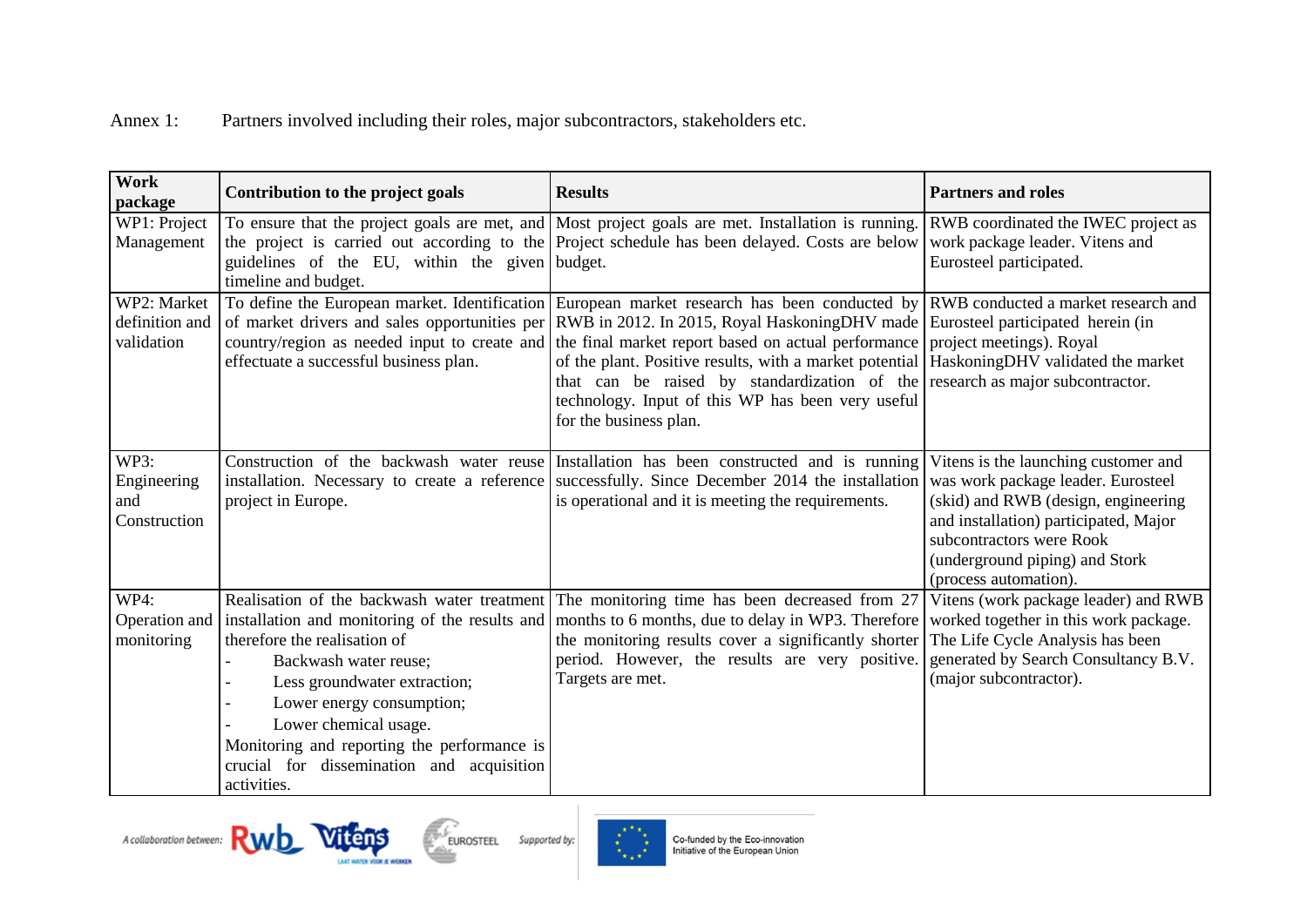

| WP5:<br>Commercial<br>exploitation<br>and business<br>plan | market.                                                | Optimisation of the business plan with the The business plan and acquisition plan is ready and RWB was the work package leader,<br>results from WP2. Using the results from WP4 input from the market research has been used. More mainly in man-hours.<br>to break down the market barriers which have than 30 company visits have been made at potential participated in costing.<br>been identified in this proposal and thereby customers to disseminate the technology. No new<br>creating and serving a substantial European projects have been awarded as facts supported<br>acquisition was not possible (yet). RWB expects two<br>projects in 2016.                                                                                                                     | Eurosteel                                                                                                                   |
|------------------------------------------------------------|--------------------------------------------------------|----------------------------------------------------------------------------------------------------------------------------------------------------------------------------------------------------------------------------------------------------------------------------------------------------------------------------------------------------------------------------------------------------------------------------------------------------------------------------------------------------------------------------------------------------------------------------------------------------------------------------------------------------------------------------------------------------------------------------------------------------------------------------------|-----------------------------------------------------------------------------------------------------------------------------|
| <b>WP6:</b><br>activities                                  | Dissemination   project and results throughout Europe. | Spreading the results of the technology, RWB has visited 8 fairs in the last four years where RWB was work package leader and<br>it has been promoting IWEC. Leaflets, posters and a Vitens participated. The role of<br>Layman's<br>report<br>Advertisements in regional and international project meetings.<br>magazines have been published and a scientific RWB designed of materials and Vitens<br>article will follow, probably in H2O. The website is organised the opening of Wierden and<br>online and contains various progress reports of the wrote articles.<br><b>IWEC</b> projects. Visitors statistics proof that the Major subcontractors were: Ruud van<br>website has had over $10.000$ visitors in the last three Uden (production of fair stands),<br>years. | have been produced. Eurosteel was giving comments in<br>Decron (printing) and SlagBijAlmelo<br>(layout of Layman's report). |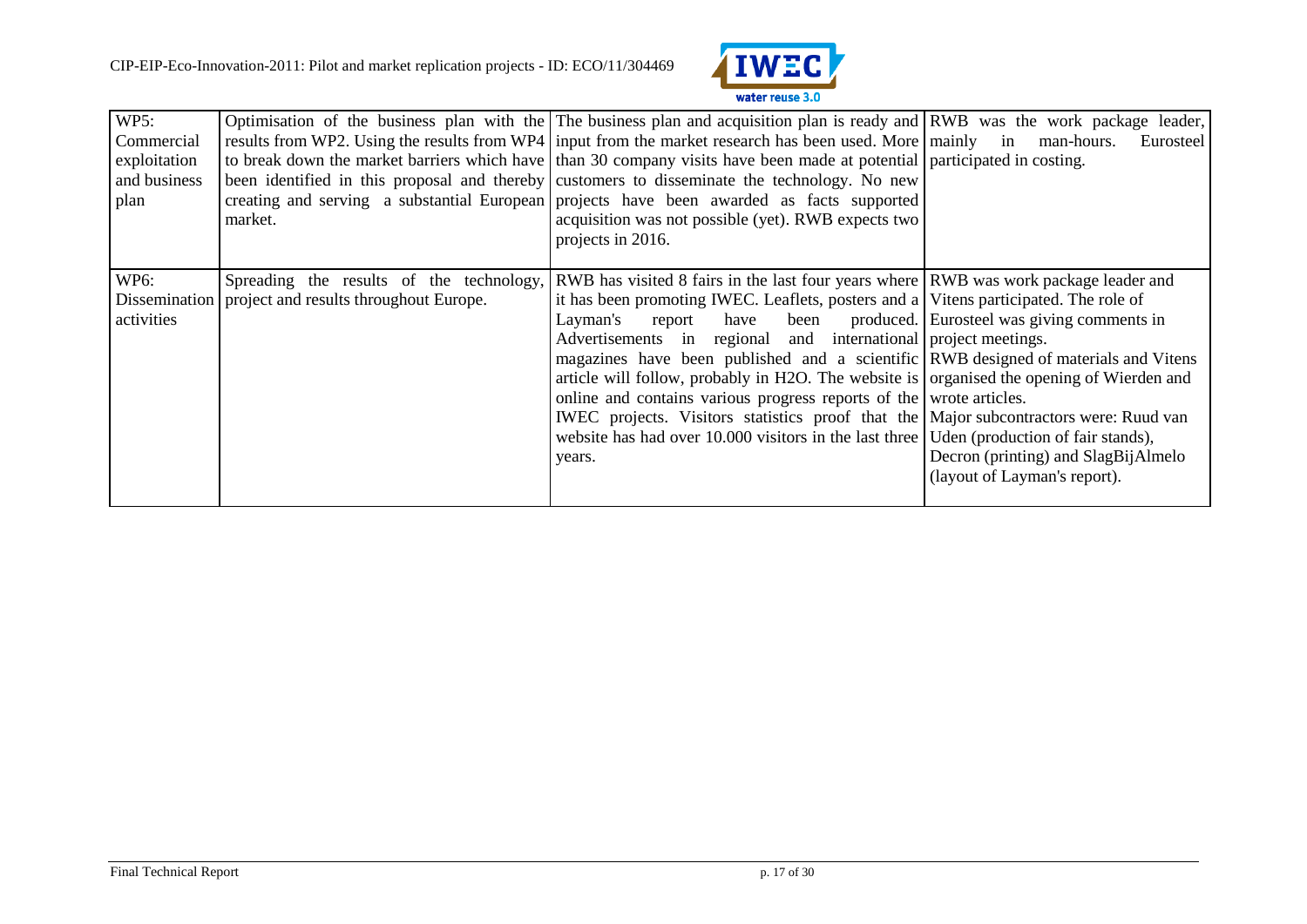

## Annex 2: Assessment of deliverables WP 1 - Project management

| <b>Deliverable</b><br>$N^{\circ}$ | Deliverable name                                                           | <b>Type</b> | <b>WP</b><br>$N^{\circ}$ | <b>Delivery</b><br>date from<br><b>Annex 1</b> |                      |   |         | status (draft/final) | Delivered (yes/no) and | <b>Submission</b><br>with report | <b>Comments on progress</b>                                                                                                                                                                                                                                                                                                                 |
|-----------------------------------|----------------------------------------------------------------------------|-------------|--------------------------|------------------------------------------------|----------------------|---|---------|----------------------|------------------------|----------------------------------|---------------------------------------------------------------------------------------------------------------------------------------------------------------------------------------------------------------------------------------------------------------------------------------------------------------------------------------------|
| D1.1                              | Report of kick off meeting                                                 | report      |                          | M1                                             | jull2                |   | Y final | M <sub>2</sub>       | aug12                  | $PR +$<br>electronically         | The delay of 1 month was caused by the<br>fact that due to holidays not all members<br>of the (work package) teams were<br>available. Request to keep this document<br>CO (see PR).                                                                                                                                                         |
| D1.2                              | Report of project meeting                                                  | report      |                          | M <sub>7</sub>                                 | jan13                |   | Y final | M <sub>7</sub>       | jan13                  | electronically                   | It became clear in this meeting that there<br>is a serious possibility that Vitens would<br>cancel the project due to fact that the<br>business case became negative because<br>of abolishment of groundwater tax. A<br>meeting with Vitens' asset management<br>took place a few days later. Request to<br>keep this document CO (see PR). |
| D1.3                              | Annex to report of project meeting<br>(confidential technical information) | report      |                          | M <sub>7</sub>                                 | jan13                | Y | final   | M7                   | jan13                  | electronically                   |                                                                                                                                                                                                                                                                                                                                             |
| D <sub>1.4</sub>                  | Technical progress report (PR), to be<br>submitted to the EACI.            | report      |                          | M10                                            | apr13                |   |         | Y final M11          | may13                  | $PR +$<br>electronically         | The delay in the project (and corrective<br>actions taken) were reported and<br>accepted by EACI.                                                                                                                                                                                                                                           |
| D1.5                              | Report of project meeting                                                  | report      |                          | M13                                            | $j$ ul $13$          | Y | final   | M13                  | $j$ ul 13              | electronically                   | Request to keep this document CO (see<br>PR).                                                                                                                                                                                                                                                                                               |
| D1.6                              | Annex to report of project meeting<br>(confidential technical information) | report      |                          | M13                                            | $j$ ul <sub>13</sub> |   | final   | M13                  | $j$ ul 13              | electronically                   |                                                                                                                                                                                                                                                                                                                                             |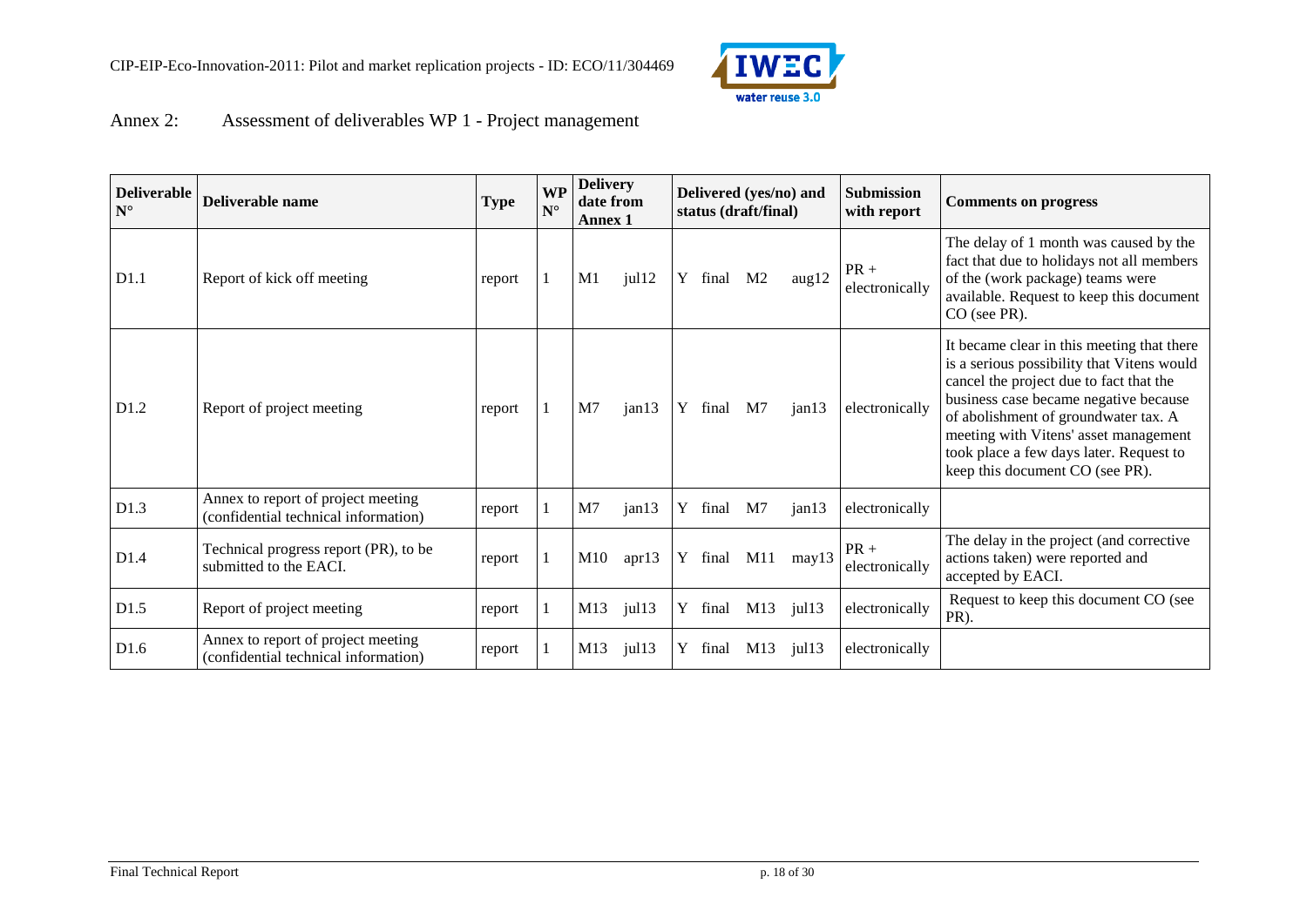

| <b>Deliverable</b><br>$N^{\circ}$ | Deliverable name                                                                                                  | <b>Type</b> | <b>WP</b><br>$N^{\circ}$ |                 | <b>Delivery date</b><br>from Annex |   | Delivered (yes/no) and<br>status (draft/final) |     |                   |                          |                                                                                                                                                                                                                                                                  |  | <b>Submission</b><br>with report | <b>Comments on progress</b> |
|-----------------------------------|-------------------------------------------------------------------------------------------------------------------|-------------|--------------------------|-----------------|------------------------------------|---|------------------------------------------------|-----|-------------------|--------------------------|------------------------------------------------------------------------------------------------------------------------------------------------------------------------------------------------------------------------------------------------------------------|--|----------------------------------|-----------------------------|
| D1.7                              | Report of project meeting                                                                                         | report      |                          | M20             | feb14                              |   |                                                |     | Y final M15 sep13 | electronically           | This meeting was organised after several<br>meetings (with WP3 team, WP4 team<br>and steering committee) to find cost<br>reductions and possible alternative sites<br>(also at other drinking water companies).<br>Request to keep this document CO (see<br>PR). |  |                                  |                             |
| D1.8                              | Annex to report of project meeting<br>(confidential technical information)                                        | report      |                          | M <sub>20</sub> | feb14                              |   | Y final                                        | M15 | sep13             | electronically           |                                                                                                                                                                                                                                                                  |  |                                  |                             |
| D1.9                              | Interim report (IR) (technical and<br>financial) including performance<br>indicators to be submitted to the EACI. | report      |                          | M20             | feb14                              | Y | final                                          | M20 | feb14             | $IR +$<br>electronically | The delay was reported but not accepted<br>by EACI as crucial deliverables could<br>not be delivered. Request to keep this<br>document CO (see PR).                                                                                                              |  |                                  |                             |
| D <sub>1.10</sub>                 | Report of project meeting                                                                                         | report      |                          | M26             | aug14                              |   | Y final M30                                    |     | dec14             | electronically           | This meeting was organised around the<br>IWEC mission by Mr Lionetti of EACI.<br>Request to keep this document CO (see<br>PR).                                                                                                                                   |  |                                  |                             |
| D1.11                             | Annex to report of project meeting<br>(confidential technical information)                                        | report      |                          | M26             | aug14                              |   | Y final                                        | M30 | dec14             | electronically           | A plan was presented how to fulfil the<br>requirements in a (very) condensed<br>timeframe.                                                                                                                                                                       |  |                                  |                             |
| D1.12                             | Report of project meeting                                                                                         | report      |                          | M33             | mar15                              |   | Y final                                        | M35 | may15             | electronically           | Request to keep this document CO (see<br>PR).                                                                                                                                                                                                                    |  |                                  |                             |
| D1.13                             | Annex to report of project meeting<br>(confidential technical information)                                        | report      |                          | M33             | mar15                              | Y | final                                          | M35 | may15             | electronically           |                                                                                                                                                                                                                                                                  |  |                                  |                             |
| D1.14                             | Final report (FR) (technical and financial)<br>including performance indicators to be<br>submitted to the EACI.   | report      |                          | M38             | aug $15$                           |   | Y final                                        | M38 | aug $15$          | FR                       |                                                                                                                                                                                                                                                                  |  |                                  |                             |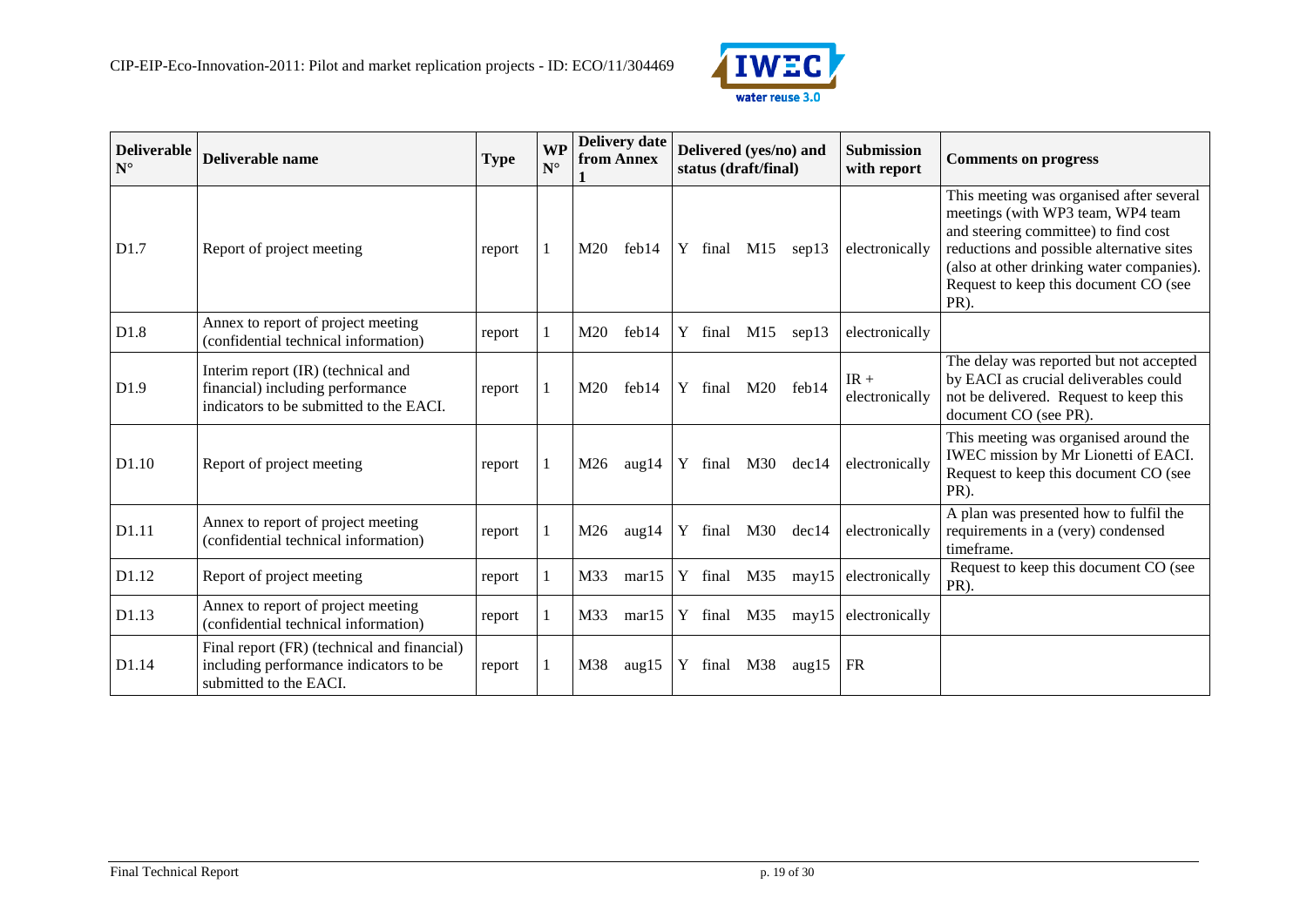

| Annex 3: | Assessment of deliverables $WP$ 2 – Market definition and validation |
|----------|----------------------------------------------------------------------|
|----------|----------------------------------------------------------------------|

| <b>Deliverable</b><br>$N^{\circ}$ | Deliverable name           | Type   | <b>WP</b><br>$N^{\circ}$ |     | Delivery date<br><b>from Annex</b> |              | Delivered (yes/no) and<br>status (draft/final) |     |                 |                           |                                                                                                                                                                                                                                                  |  | Submission<br>with report | <b>Comments on progress</b> |
|-----------------------------------|----------------------------|--------|--------------------------|-----|------------------------------------|--------------|------------------------------------------------|-----|-----------------|---------------------------|--------------------------------------------------------------------------------------------------------------------------------------------------------------------------------------------------------------------------------------------------|--|---------------------------|-----------------------------|
| D2.1                              | European market definition | report |                          | M6  | dec12                              | $\mathbf{Y}$ |                                                |     | final M10 apr13 | $ PR +$<br>electronically | Delay of 4 months initiated by overall<br>delay in project. The final professional<br>market report is made after 6 months'<br>operation of the system. This is as per<br>request of the company that made the<br>professional marketing report. |  |                           |                             |
| D2.2                              | Validation report          | report |                          | M12 | $j$ un 13                          | Y            | final                                          | M36 | $j$ un $15$     | electronically            | The validation report was made after 6<br>months operation of the plant to have<br>enough operational data. The delay is<br>caused by the delay in WP3.                                                                                          |  |                           |                             |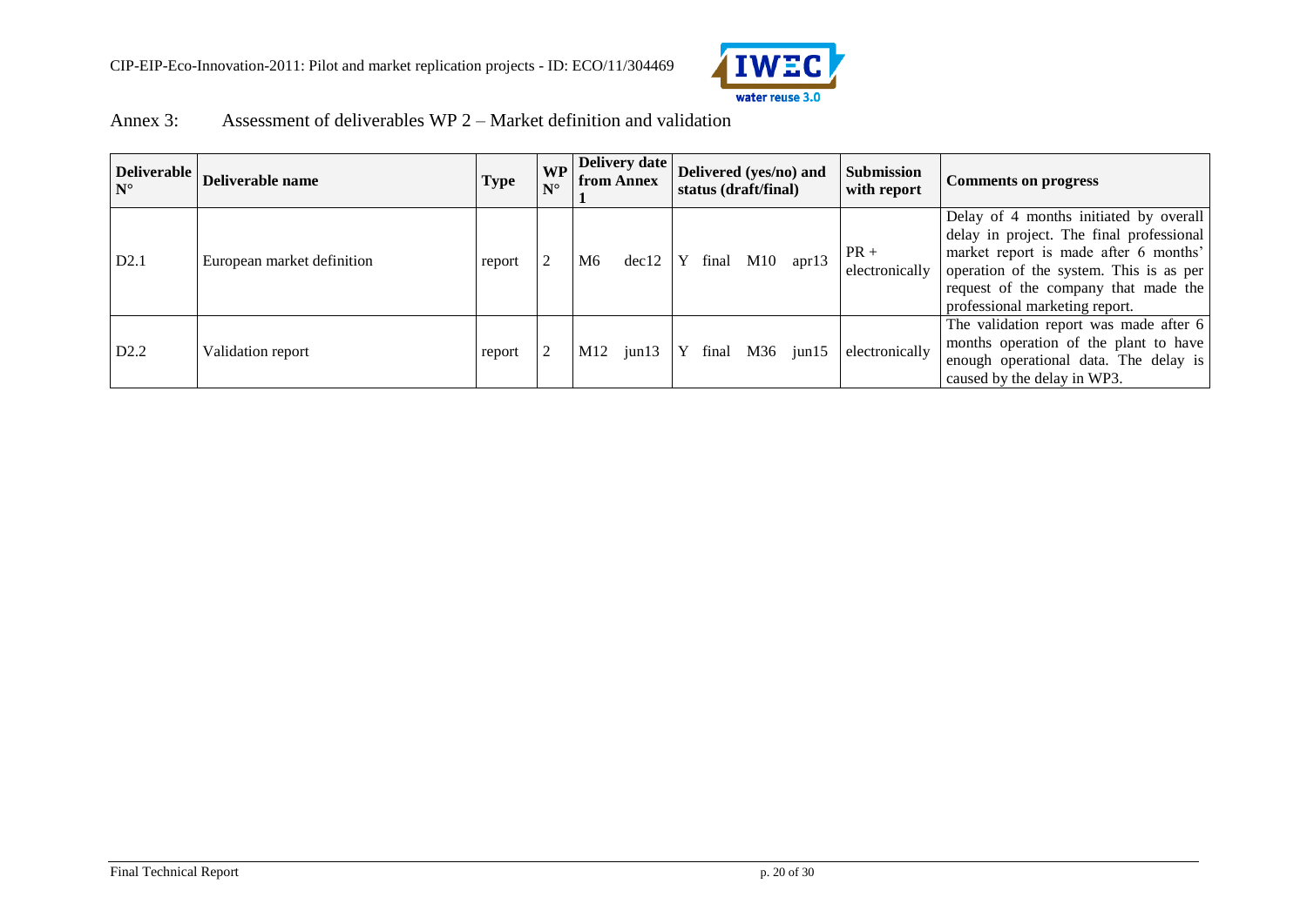

| Annex 4: | Assessment of deliverables WP 3 – Engineering and Construction |
|----------|----------------------------------------------------------------|
|----------|----------------------------------------------------------------|

| <b>Deliverable</b><br>$\mathbf{N}^\circ$ | Deliverable name                                 | <b>Type</b>                     | <b>WP</b><br>$\mathbf{N}^\circ$ | <b>Delivery date</b><br>from Annex 1 |       | Delivered (yes/no) and<br>status (draft/final) |            |       | Submission<br>with report | <b>Comments on progress</b>                                                                                                                                                                                                                                                                                                                                                                                                                                     |
|------------------------------------------|--------------------------------------------------|---------------------------------|---------------------------------|--------------------------------------|-------|------------------------------------------------|------------|-------|---------------------------|-----------------------------------------------------------------------------------------------------------------------------------------------------------------------------------------------------------------------------------------------------------------------------------------------------------------------------------------------------------------------------------------------------------------------------------------------------------------|
| D3.1                                     | Draft blueprint of design                        | Blueprint                       | $\mathfrak{Z}$                  | M <sub>2</sub>                       | aug12 | Y final                                        | M4         | oct12 | $PR +$<br>electronically  | Delay of 2 months as mentioned in Kick-<br>off meeting. Caused by redefinition of<br>scope, required to obtain new permits<br>(WABO)                                                                                                                                                                                                                                                                                                                            |
| D3.2                                     | Final blueprint and design specifics   Blueprint |                                 | 3                               | M <sub>4</sub>                       | oct12 | Y final                                        | M16<br>,17 | oct13 | $PR +$<br>electronically  | First version of M10 has been sent with<br>PR. Delay of another 11 months is caused<br>by decision of Vitens in M13 to finally<br>stop the project as the business case<br>became negative, mainly due to the<br>abolishment of groundwater tax. From<br>M13-M17 the WP3/WP4 teams and the<br>steering committee looked into possible<br>reductions.<br>Simultaneously<br>cost<br>alternative sites were evaluated (also at<br>other drinking water companies). |
| D3.3                                     | Installation for reuse of backwash<br>water.     | Full scale<br>installa-<br>tion | 3                               | M <sub>6</sub>                       | dec12 | Y final                                        | M29        | nov14 | electronically            | Delay of another 10 months is caused by<br>time required for approval of the board of<br>Vitens (1 month), redesign to the new<br>hygienic standards (4 months) and for<br>building the reuse installation (5 months).<br>The building time took 7 months instead<br>of 2 months. This is caused by the fact<br>that the plant was built in an engineered<br>to order way, requiring additional upfront<br>engineering.                                         |
| D3.4                                     | Report of test run                               | Report                          | 3                               | M <sub>7</sub>                       | jan13 | Y final                                        | M29        | nov14 | electronically            | The test run went very smoothly, gaining<br>1 month time. This reduced project delay<br>from 23 months to 22 months.                                                                                                                                                                                                                                                                                                                                            |
| D3.5                                     | Report of first full scale run                   | Report                          | 3                               | M <sub>9</sub>                       | mar13 | Y final                                        | M30        |       | $dec14$ electronically    | The full-scale run also went smoothly,<br>again gaining 1 month time. Total project<br>delay diminished from 22 months to 21<br>months.                                                                                                                                                                                                                                                                                                                         |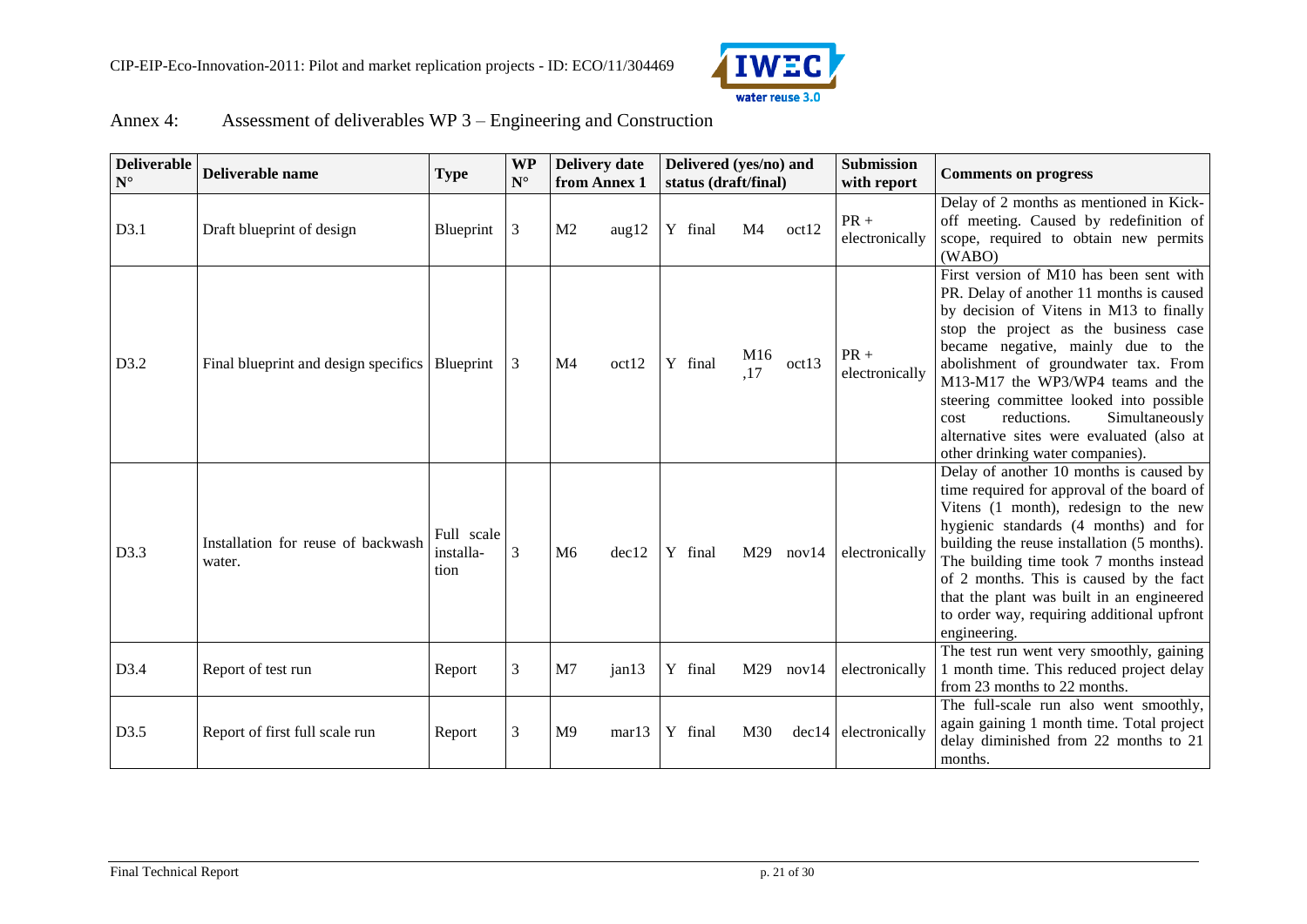

| Annex $5$ : | Assessment of deliverables $WP 4 - Operation$ and Monitoring |  |  |
|-------------|--------------------------------------------------------------|--|--|
|-------------|--------------------------------------------------------------|--|--|

| <b>Deliverable</b><br>$N^{\circ}$ | Deliverable name                          | <b>Type</b> | <b>WP</b><br>$N^{\circ}$ | <b>Delivery date</b><br>from Annex 1                                                   | Delivered (yes/no) and<br>status (draft/final) |            |                 | <b>Submission with</b><br>report | <b>Comments on progress</b>                                                                                                                                                                                                                                                                                                                                            |
|-----------------------------------|-------------------------------------------|-------------|--------------------------|----------------------------------------------------------------------------------------|------------------------------------------------|------------|-----------------|----------------------------------|------------------------------------------------------------------------------------------------------------------------------------------------------------------------------------------------------------------------------------------------------------------------------------------------------------------------------------------------------------------------|
| D4.1                              | Monitoring plan                           | Report      | $\overline{4}$           | M <sub>3</sub><br>sep12                                                                | Y final M27                                    |            | sep14           | $PR + electronically$            | First version of 01-2013 sent with PR. In M27 the<br>monitoring plan was adapted to the new hygienic<br>standard and to the fact that the membrane received<br>a KIWA ATA approval which reduces the need for<br>extensive chemical analyses to check the membrane<br>(leaching) itself.                                                                               |
| D <sub>4.2</sub>                  | Base line results                         | Report      | 4                        | dec12<br>M <sub>6</sub>                                                                | Y final M32 feb15                              |            |                 | electronically                   | Baseline monitoring started from the beginning of<br>the project. There was no need to report earlier due<br>to the delay in the project.                                                                                                                                                                                                                              |
| D <sub>4.3</sub>                  | Monitoring reports                        | Report      | $\overline{4}$           | $j$ un 13,<br>M12,<br>dec13,<br>18,24,<br>jun14,<br>30<br>dec14                        | Y final M34 apr15                              |            |                 | electronically                   | Due to the project delay the time for monitoring is<br>drastically reduced from 27 to 6 months. As the<br>membrane is KIWA ATA approved, the process did<br>run very stable and the groundwater source (as<br>usually) delivers a constant water quality frequent<br>reporting was not required. It was decided to have<br>only one intermediate and one final report. |
| D <sub>4.4</sub>                  | Expert<br>meeting<br>minutes              | Report      | $\overline{4}$           | dec12,<br>jun13,<br>M <sub>6</sub><br>dec13,<br>12,18,<br>24,30<br>$j$ un 14,<br>dec14 | Y final                                        | M32<br>,35 | feb15,<br>may15 | electronically                   | For the same reason as above only two expert<br>meetings were held.                                                                                                                                                                                                                                                                                                    |
| D <sub>4.5</sub>                  | Final monitoring and<br>evaluation report | Report      | $\overline{4}$           | M36<br>$j$ un $15$                                                                     | Y final M36 jun15                              |            |                 | electronically                   | efficient monitoring<br>successful<br>and<br>Due<br>to<br>(smoothly running plant and no need to check<br>membrane leaching) the project delay is partly<br>neutralized. Further monitoring will of course take<br>place and will focus amongst others on further<br>energy reduction.                                                                                 |
| D <sub>4.6</sub>                  | <b>LCA</b>                                | Report      | 4                        | M34<br>apr15                                                                           | Y final M36 jun15                              |            |                 | electronically                   | LCA has been updated on 30-june-15 to make it<br>better readable (with outside system boundary<br>gains). It arrived too late to be uploaded. Therefore<br>included in Final Report.                                                                                                                                                                                   |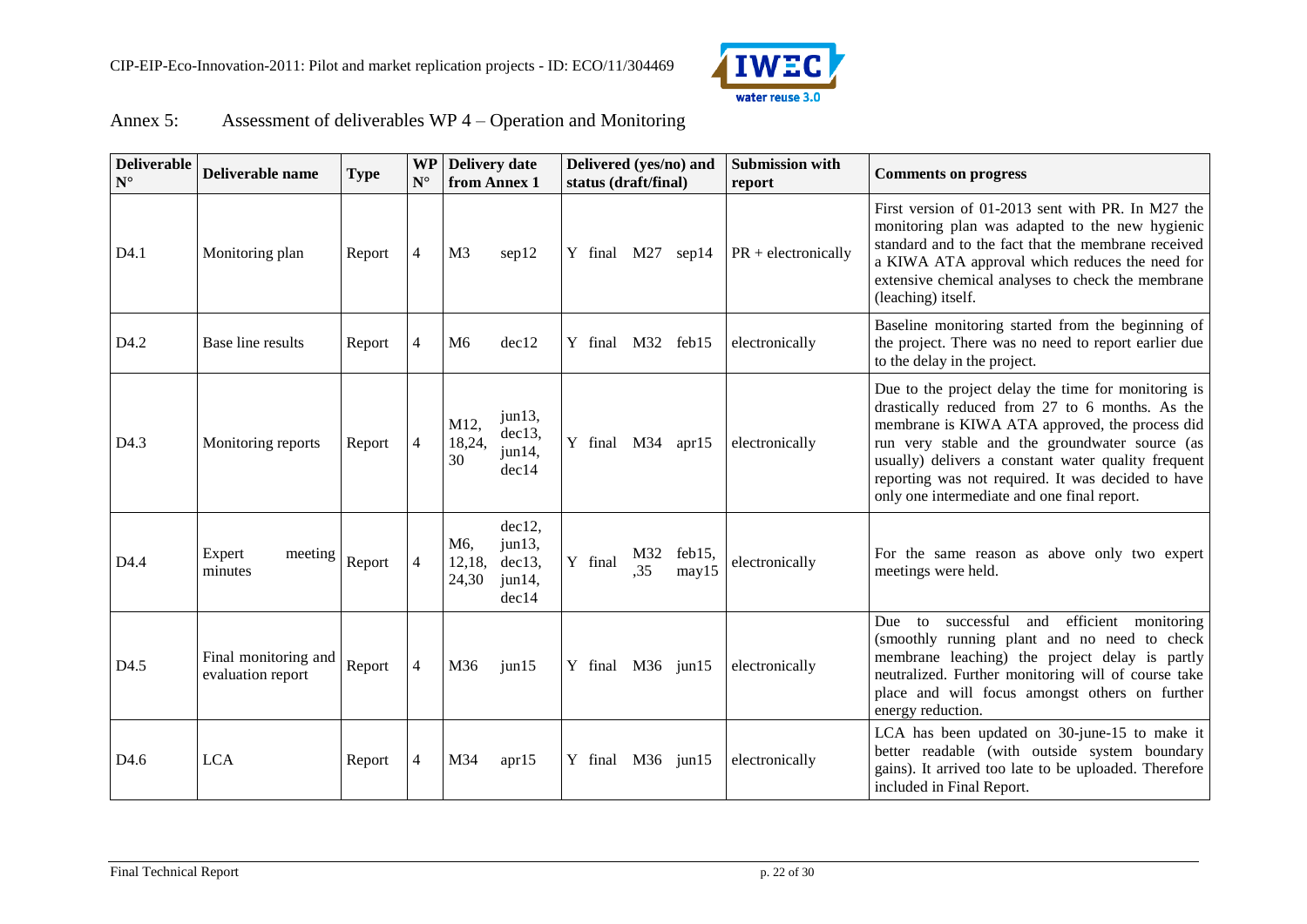

| Annex 6: | Assessment of deliverables $WP 5 -$ Commercial exploitation and business plan |
|----------|-------------------------------------------------------------------------------|
|          |                                                                               |

| $N^{\circ}$ | Deliverable Deliverable name        | Type        | $N^{\circ}$ | <b>WP</b> Delivery date<br>from Annex 1 |                |   |       | status (draft/final) | Delivered (yes/no) and | <b>Submission</b><br>with report                           | <b>Comments on progress</b>                                                                                                                          |
|-------------|-------------------------------------|-------------|-------------|-----------------------------------------|----------------|---|-------|----------------------|------------------------|------------------------------------------------------------|------------------------------------------------------------------------------------------------------------------------------------------------------|
| D5.1        | Business plan                       | Plan        |             | M12                                     |                |   |       |                      |                        | $\vert$ jun13   Y final M36 $\vert$ jun15   electronically | The business plan was made after 6<br>months operation of the plant to have<br>enough operational input. The delay is<br>caused by the delay in WP3. |
| D5.2        | Intermediate acquisition plan       | Plan        |             | M18                                     | $dec13 \mid Y$ |   | final | M36                  | $i$ un $15$            | electronically                                             | Delay as for same reason as above.                                                                                                                   |
| D5.3        | Quotation for membrane installation | Ouotation 5 |             | <b>Starting</b><br>from<br>M12          | $i$ un $13$    | Y | final | M1                   | $j$ ull2               | electronically                                             | Started earlier, but not yet successful<br>due to absence of reference plant with<br>operational data.                                               |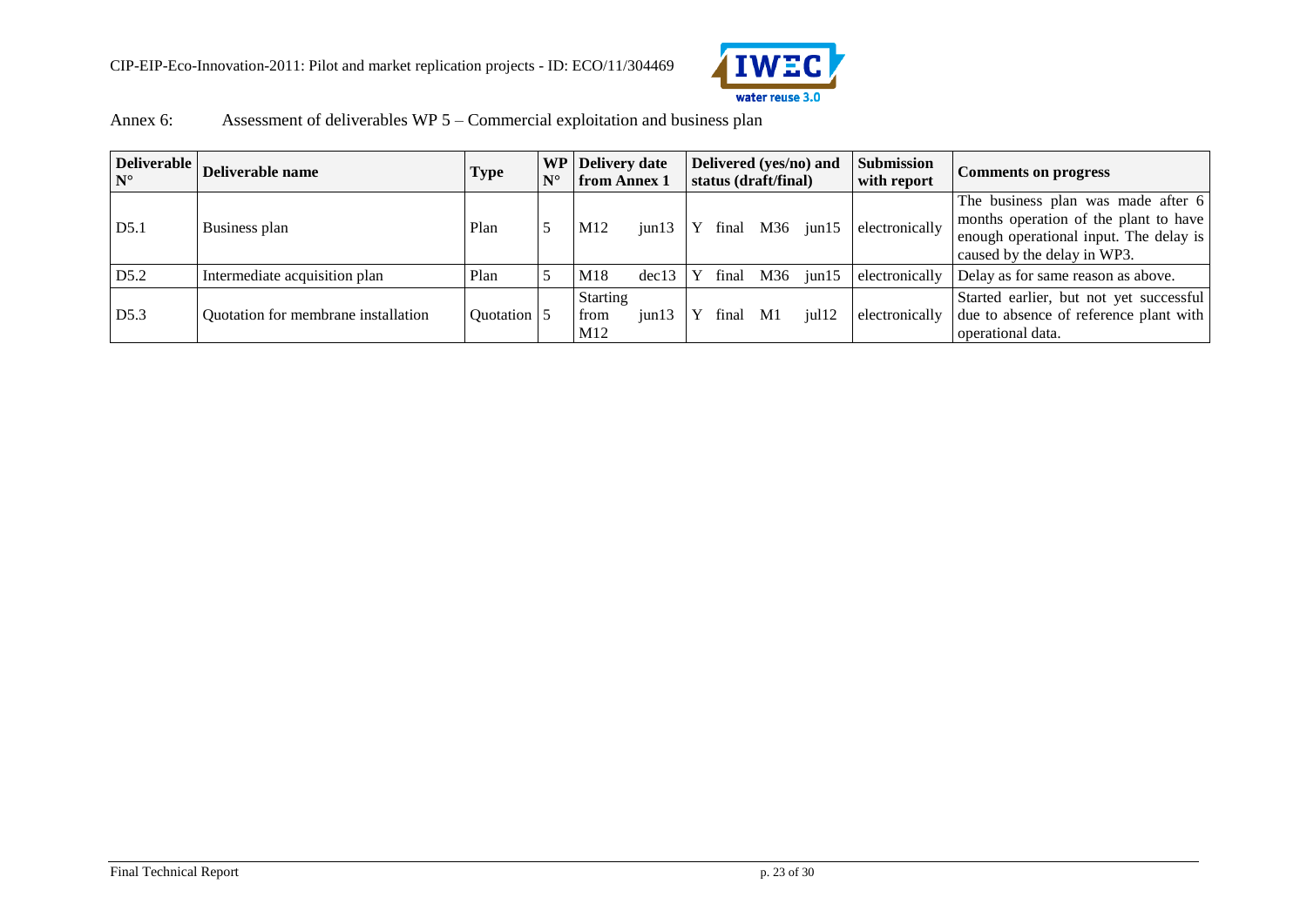

#### Annex 7: Assessment of deliverables WP 6 – Dissemination activities

| <b>Deliverabl</b><br>$\mathbf{e} \, \mathbf{N}^\circ$ | Deliverable name                                                                                       | <b>Type</b>                                                              | <b>WP</b><br>$\mathbf{N}^\circ$ | Deivery date from<br><b>Annex 1</b>                              |                 |             | (draft/final) |                 | Delivered (yes/no) and status              | <b>Submission with</b><br>report | <b>Comments on</b><br>progress         |
|-------------------------------------------------------|--------------------------------------------------------------------------------------------------------|--------------------------------------------------------------------------|---------------------------------|------------------------------------------------------------------|-----------------|-------------|---------------|-----------------|--------------------------------------------|----------------------------------|----------------------------------------|
| D6.1                                                  | Project information updates (pre-<br>defined)                                                          | text, ppt                                                                | 6                               | M1 and<br>together with<br>reports                               | $j$ ul $12$     | Y           | final         | M3,11<br>,26,36 | sept12,<br>may13,<br>aug14,<br>$j$ un $15$ | $PR + electronically$            |                                        |
| D <sub>6.2</sub>                                      | Inputs to additional common<br>information material related to eco<br>innovation actions (pre-defined) | input to posters,<br>articles for<br>newsletters,<br>visuals, interviews | 6                               | Upon request                                                     |                 | Y           |               |                 | sep13                                      | electronically                   |                                        |
| D <sub>6.3</sub>                                      | Project presentations (pre-defined)                                                                    | ppt, presentation,                                                       | 6                               | Upon request                                                     |                 | Y           | final         | M11,<br>11      | may13,<br>may13                            | $IR + electronically$            | Seminar<br>Utrecht/<br><b>Brussels</b> |
| D <sub>6.4</sub>                                      | Layman's report (pre-defined)                                                                          | <b>Brochure</b>                                                          | 6                               | M32                                                              | feb15           | Y           | final         | M36             | $j$ un $15$                                | electronically                   |                                        |
| D <sub>6.5</sub>                                      | Evaluation report including<br>performance indicators (pre-<br>defined)                                | Report                                                                   | 6                               | 2 years after<br>project                                         | jun17           | ${\bf N}$   |               |                 |                                            | To be agreed upon                |                                        |
| D <sub>6.6</sub>                                      | Dissemination plan                                                                                     | Plan                                                                     | 6                               | M <sub>2</sub>                                                   | aug12           | Y           | final         | M <sub>4</sub>  | oct12                                      | $PR + electronically$            |                                        |
| D6.7                                                  | Website                                                                                                | Report with prt<br>scrn of website and $\vert 6 \vert$<br>statistics     |                                 | Website<br>online in M3<br>and report on<br>statistics at<br>M34 | sep12,<br>apr15 | $\mathbf Y$ | final         | M8,36           | $feb13$ ,<br>$j$ un $15$                   | $PR + electronically$            |                                        |
| D <sub>6</sub> .8                                     | Project folders, brochures and<br>Leaflets                                                             | Folders, brochures<br>and leaflets                                       | 6                               | M11                                                              | may13           | Y           | final         | M38,<br>34      | oct13,<br>apr15                            | $IR + electronically$            |                                        |
| D <sub>6.9</sub>                                      | <b>Project Posters</b>                                                                                 | Poster                                                                   | 6                               | M10                                                              | apr13           | Y           | final         | M36             | $j$ un $15$                                | electronically                   |                                        |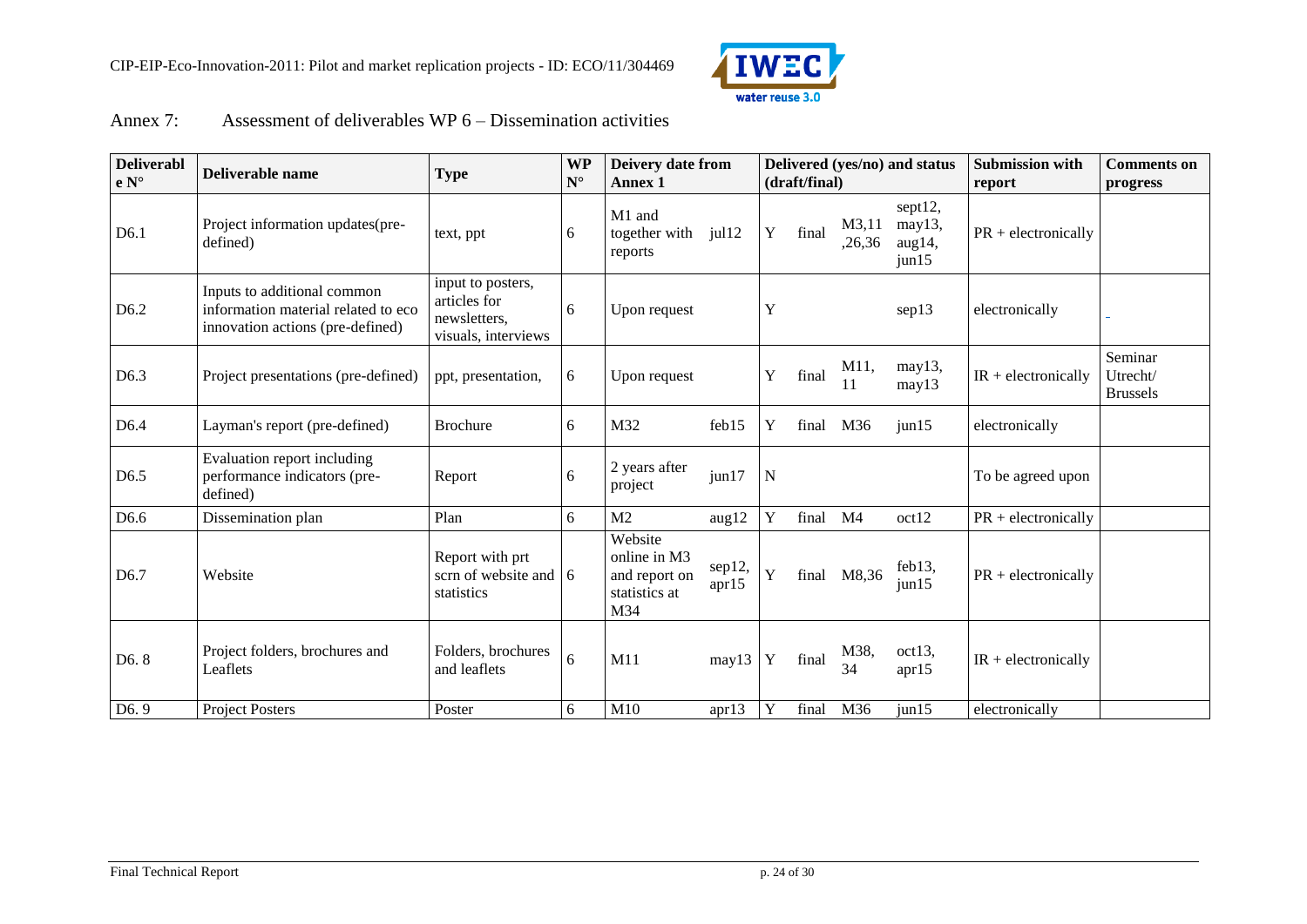| Objective                                             | Performance parameter | <b>Relative</b><br><b>Relative</b><br><b>Impact</b><br>Impact<br><b>Realised</b><br><b>Expected</b><br>3,1%<br>5,0%<br>consumption<br>Waste water<br>99%<br>99%<br>reuse<br>80%<br>40%<br>Reduced<br>25%<br>30%<br>energy<br>consumption |     |     | <b>Comments</b>                                                                                                                                                                    |
|-------------------------------------------------------|-----------------------|------------------------------------------------------------------------------------------------------------------------------------------------------------------------------------------------------------------------------------------|-----|-----|------------------------------------------------------------------------------------------------------------------------------------------------------------------------------------|
| <b>Water and</b><br><b>Energy</b><br><b>Chemicals</b> | Water                 | Reduced water                                                                                                                                                                                                                            |     |     | The average iron content in the<br>groundwater was expected to be<br>higher (newly installed well fields<br>have lower iron contents than<br>expected).                            |
|                                                       |                       |                                                                                                                                                                                                                                          |     |     | As predicted.                                                                                                                                                                      |
|                                                       |                       | Utilisation rate                                                                                                                                                                                                                         |     |     | Lower groundwater consumption,<br>lower % of backwash water and<br>additional safety margin.                                                                                       |
|                                                       | Energy                |                                                                                                                                                                                                                                          |     |     | Compared to the base case (no<br>reuse). The lower reduction is<br>caused by the fact that it costs less<br>energy to extract groundwater (0,15<br>kWh/m3 instead of 0,23 kWh/m3). |
|                                                       |                       | Reduced<br>energy<br>consumption                                                                                                                                                                                                         | 81% | 80% | Compared to state of the art. As<br>predicted.                                                                                                                                     |
|                                                       | Chemical              | FeCl3 42%<br>solution                                                                                                                                                                                                                    | 90% | 90% | As predicted.                                                                                                                                                                      |
|                                                       | usage<br>reduction    | Cleaning<br>chemicals                                                                                                                                                                                                                    | 83% | 50% | Higher reduction than predicted.                                                                                                                                                   |

#### Annex 8: (Market) validation to verify functioning of the system after six months of operation (optimised scenario)

| <b>Objective</b>  | Performance parameter |        | Impact<br><b>Realised</b> | Impact<br><b>Expected</b> | <b>Comments</b>                                                                                                                        |
|-------------------|-----------------------|--------|---------------------------|---------------------------|----------------------------------------------------------------------------------------------------------------------------------------|
| <b>Investment</b> | Capital costs         | EUR/m3 | 0,329                     | 0.40                      | Ceramic membrane in standardised<br>execution @ 35% Utilisation Rate<br>whereas expectation was 80%<br>utilisation (over dimensioned). |
|                   |                       |        | 0.387                     | 0.58                      | State of the art @ 49% Utilization<br>Rate.                                                                                            |

The backwash water system performs better that predicted with the exception of energy usage. This is caused by the fact that baseline monitoring reveals that it costs less energy to extract groundwater and has nothing to do with the performance of the ceramic membrane plant.

Based on experience of the company that made the professional market report the European backwash quantity will be 3-5% of the groundwater extraction instead of 5-10%. This results in a backwash water quantity of 37 billion m<sup>3</sup>/y (drinking water consumption in Europe  $*$  3-5%  $*$  60% (drinking water from groundwater) = 0,67 – 1,11 billion  $m^3$ /y. This is lower than predicted. However if industrial consumption is included, the backwash water quantity will exceed 6,8 billion  $m^3/y$ , which is much more than predicted.

The submarket size has been calculated with 5% backwash water, which should be 4% (80%). As can be seen in the table above the capital costs are lower than predicted  $(0,329/0,400 = 82\%)$ . When standardisation of the installation takes place and utilisation rate increases from 35% to 80% investment will be lower (67% on average). This results in a submarket volume of EUR 565 million  $*$  0.80  $*$  0.82  $*$  0.67 = EUR 250 million.



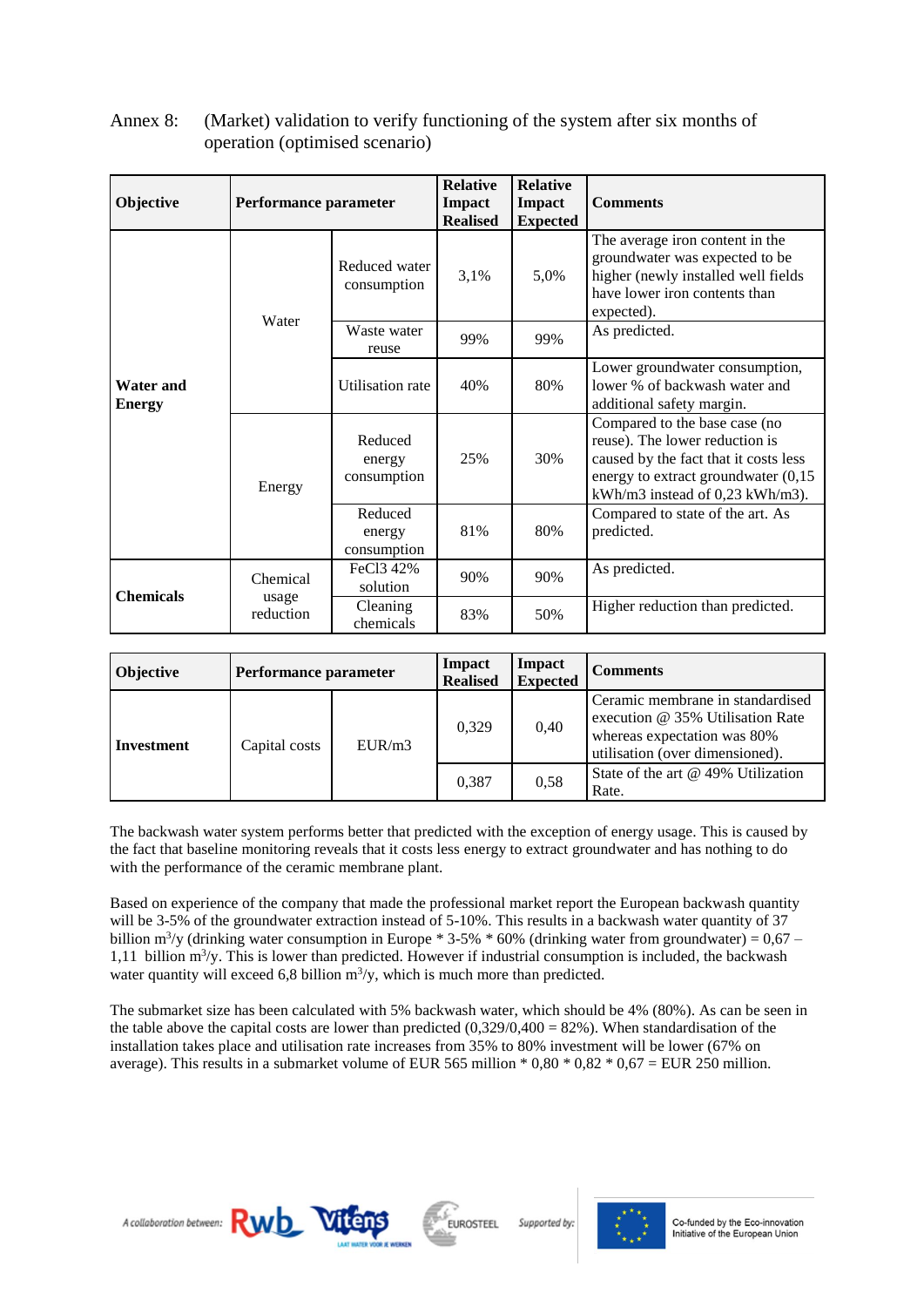

#### Annex 9: Performance indicators at the end of the project

|                                     |                                                             | CIP Eco-innovation first application and Market Replication Projects Call 2011            |                        | <b>Executive Agency for Competitiveness and Innovation</b> |                                 |                                         |                                                                                                                                                                  |
|-------------------------------------|-------------------------------------------------------------|-------------------------------------------------------------------------------------------|------------------------|------------------------------------------------------------|---------------------------------|-----------------------------------------|------------------------------------------------------------------------------------------------------------------------------------------------------------------|
|                                     |                                                             |                                                                                           |                        | Call Identifier: CIP-EIP-Eco-Innovation 2011               |                                 |                                         |                                                                                                                                                                  |
| <b>INDICATORS</b>                   |                                                             |                                                                                           |                        |                                                            |                                 |                                         | <b>IWEC</b>                                                                                                                                                      |
| At the end of the project           |                                                             |                                                                                           |                        |                                                            |                                 |                                         |                                                                                                                                                                  |
| Objective                           | <b>Indicators</b>                                           |                                                                                           | <b>Absolute Impact</b> |                                                            |                                 | <b>Relative Impact</b>                  | <b>Comment</b>                                                                                                                                                   |
|                                     | Greenhouse<br>gas emissions                                 | CO <sub>2</sub><br>(CML2013)<br>Methane                                                   | $-1,43$                | tons                                                       | 87%                             | change to<br>baseline<br>change to      |                                                                                                                                                                  |
|                                     |                                                             | (CML2013)                                                                                 | $-0,0027$              | tons                                                       | 79%                             | baseline                                |                                                                                                                                                                  |
|                                     | Air quality                                                 | Particulate matters,<br>(ReCipe)                                                          | $-2,30$                | kg PM10 eq                                                 | 61%                             | change to<br>baseline                   |                                                                                                                                                                  |
|                                     | Reduction /<br>substitution of                              | Irritant / Corrosive<br>Mutagenic /<br>Carcinogenic<br>(Eco indicator 99<br>Carcinogenic) | $-0,0001$              | <b>DALY</b>                                                | 149%                            | not applicable<br>change to<br>baseline |                                                                                                                                                                  |
| Improved<br><b>Environmenta</b>     | dangerous<br>substances                                     | Toxic<br>(CML2013)                                                                        | $-79,50$               | tons $1,4$ -DB eq                                          | 86%                             | change to<br>baseline                   |                                                                                                                                                                  |
| l Performance                       |                                                             | Persistent / Bio<br>accumulative                                                          |                        |                                                            |                                 | not applicable                          |                                                                                                                                                                  |
|                                     |                                                             | Prevention                                                                                | 33.295                 | tons                                                       | 99%                             | change to<br>baseline                   | 33.295 tons/year reused<br>backwash water                                                                                                                        |
|                                     |                                                             | Waste minimization                                                                        | 33.295                 | tons                                                       |                                 |                                         | Water                                                                                                                                                            |
|                                     | Waste<br>management                                         | Reuse of waste /<br>Substance recovery                                                    | 5,2                    | tons<br>no changes                                         |                                 |                                         | Iron sludge                                                                                                                                                      |
|                                     |                                                             | Material recycling                                                                        |                        | no changes                                                 |                                 |                                         |                                                                                                                                                                  |
|                                     |                                                             | Waste diverted from<br>landfills                                                          |                        | no changes                                                 |                                 |                                         |                                                                                                                                                                  |
|                                     |                                                             | Hazardous waste                                                                           | 0.005                  | ton                                                        |                                 |                                         | Increase due to installed<br>infrastructure                                                                                                                      |
|                                     | Reduced<br>resource<br>consumption<br>(excluding<br>energy) | Abiotic depletion,<br>non fuel (AD)<br><b>CML2013</b>                                     |                        | $-0.013$ kg SB eq                                          | 105%                            | change to<br>baseline                   |                                                                                                                                                                  |
| <b>Better use of</b>                | Water                                                       | Reduced water<br>consumption                                                              | 34.380.396 litres      |                                                            | 3.1%                            | change to<br>baseline                   | Reduced groundwater<br>intake                                                                                                                                    |
| natural<br>resources                |                                                             | Waste water reuse                                                                         | 33.294.890 litres      |                                                            | 99%                             | change to<br>baseline                   | Reuse of backwash water                                                                                                                                          |
|                                     |                                                             | Energy from RES                                                                           | 2.110                  | kWh                                                        | $-25%$                          | change to<br>baseline                   | Energy is green with<br>guarantee of origin                                                                                                                      |
|                                     | Energy                                                      | Reduced energy<br>consumption                                                             | 2.110                  | kWh                                                        | $-25%$                          | change to<br>baseline                   | Compared to current<br>practices                                                                                                                                 |
|                                     |                                                             | Reduced energy<br>consumption                                                             | 26.460                 | kWh                                                        | $-81%$                          | change to<br>baseline                   | Compared to state of the<br>art solutions                                                                                                                        |
| Economic<br>Performance /           | <b>Business</b><br>development /<br>Market<br>replication   | Replication                                                                               | $\boldsymbol{0}$       |                                                            |                                 | not applicable                          | It was expected that at the<br>end of the project 2 new<br>installations in the Dutch<br>market were realised. Due<br>to delay in project not<br>feasible.       |
| <b>Market</b><br><b>Replication</b> | Market<br>potential                                         | market size per year<br>in million Euros                                                  | 250                    | mln euros                                                  | change to<br>$-56%$<br>baseline |                                         | Less BWW than expected<br>$(5-10\%$ changed into 3-<br>5%). Standardization will<br>lower the sales price,<br>which makes the<br>technology more<br>competitive. |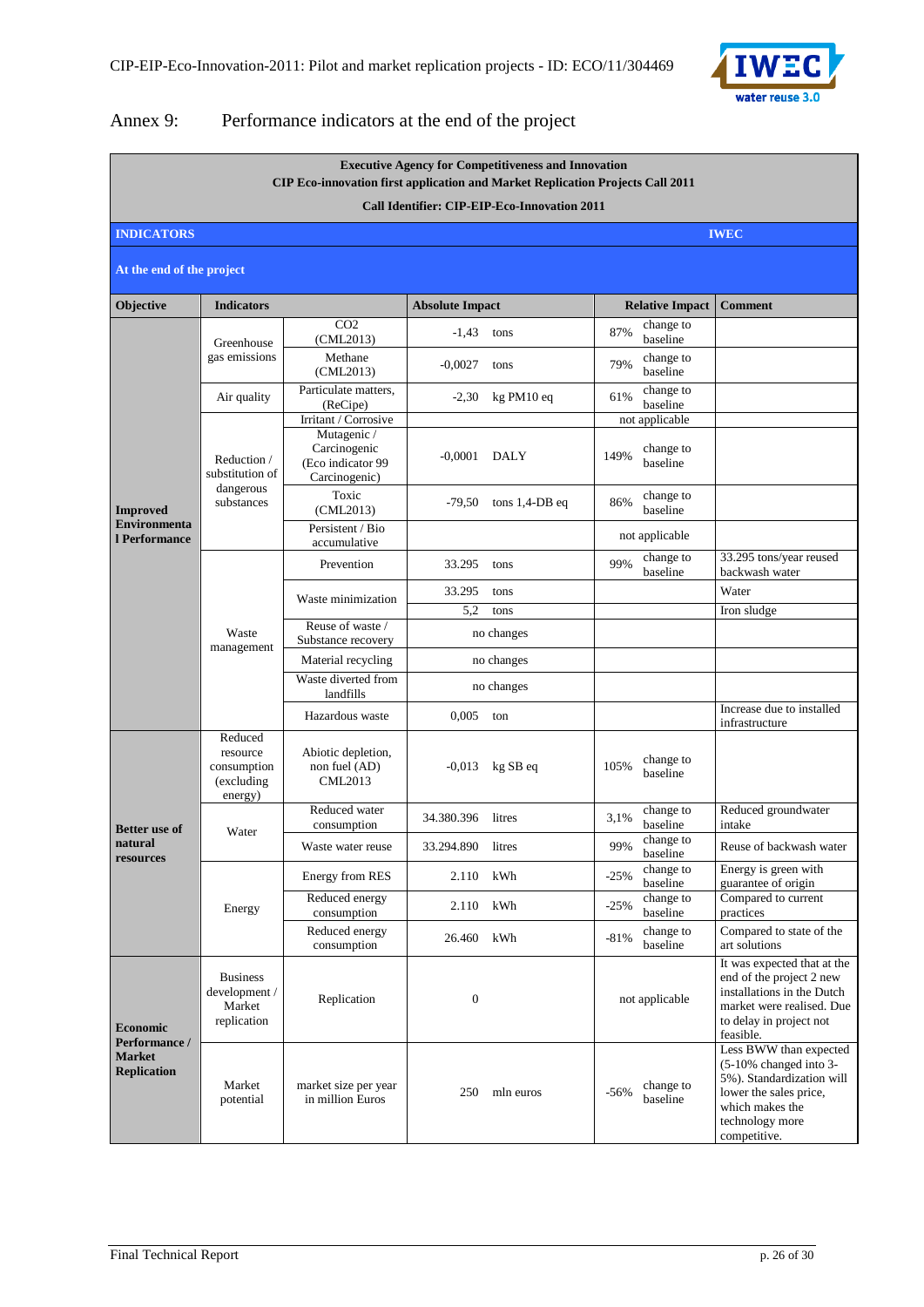

|               |                                             | market size in<br>number of customers | 14       | customers   | 40% | change to<br>baseline |                                                                                                                                                                       |
|---------------|---------------------------------------------|---------------------------------------|----------|-------------|-----|-----------------------|-----------------------------------------------------------------------------------------------------------------------------------------------------------------------|
|               | Entry in new<br>transnational<br>markets    |                                       | 3        | markets     |     |                       | Netherlands, Denmark,<br>Germany                                                                                                                                      |
|               | Entry into<br>different<br>sectors          |                                       |          | sector      |     |                       | This specific systems is<br>only applicable at the<br>production process of<br>drinking water, however<br>the ceramic membranes<br>have a larger market<br>potential. |
|               | Reduction of<br>cost per unit<br>or process |                                       | 0.33     | Euros $/m3$ | 65% | change to<br>baseline | Compared to state of the<br>art solutions.                                                                                                                            |
|               | Payback Time                                | capital invested / net<br>income      | 5        | years       |     |                       |                                                                                                                                                                       |
|               | Patents                                     |                                       |          |             |     | not applicable        |                                                                                                                                                                       |
|               | Chemical                                    | all chemicals                         | 4.312 kg |             |     |                       | Reduction of FeCl3 and<br>NaOH, introduction of 10<br>% HCl, 35 % H2O2, 15<br>% NaOCl and 48% Citric<br>acid                                                          |
| <b>Others</b> | usage<br>reduction                          | FeCl3 42% solution                    | 2.284 kg |             | 90% | change to<br>baseline |                                                                                                                                                                       |
|               |                                             | cleaning chemicals                    | 4.081    | kg          | 83% | change to<br>baseline | Compared to state of the<br>art solutions                                                                                                                             |
|               | Less transport                              | reduction in<br>movements             |          |             | 11% | change to<br>baseline | See fig 4 LCA report                                                                                                                                                  |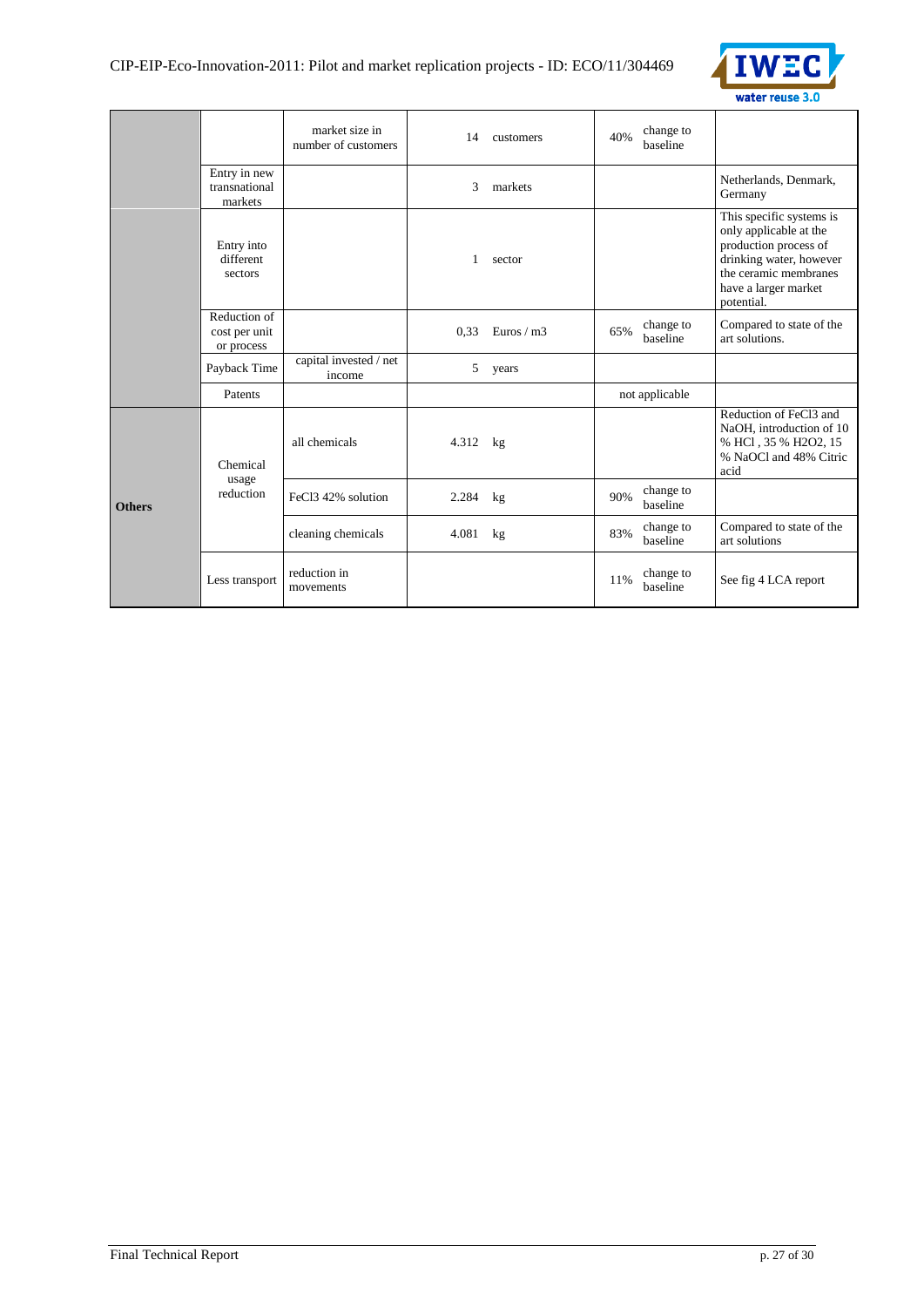

#### Annex 10: Performance indicators at the end of the project for one year of operation at optimised energy scenario

|                                      |                                                             | <b>CIP Eco-innovation first application and Market Replication Projects Call 2011</b> |                        | <b>Executive Agency for Competitiveness and Innovation</b> |        |                            |                                                                                                                                                                  |
|--------------------------------------|-------------------------------------------------------------|---------------------------------------------------------------------------------------|------------------------|------------------------------------------------------------|--------|----------------------------|------------------------------------------------------------------------------------------------------------------------------------------------------------------|
|                                      |                                                             |                                                                                       |                        | <b>Call Identifier: CIP-EIP-Eco-Innovation 2011</b>        |        |                            |                                                                                                                                                                  |
| <b>INDICATORS</b>                    |                                                             |                                                                                       |                        |                                                            |        |                            | <b>IWEC</b>                                                                                                                                                      |
|                                      |                                                             | During one year operation at optimised enegy scenario                                 |                        |                                                            |        |                            |                                                                                                                                                                  |
| <b>Objective</b>                     | <b>Indicators</b>                                           |                                                                                       | <b>Absolute Impact</b> |                                                            |        | <b>Relative Impact</b>     | <b>Comment</b>                                                                                                                                                   |
|                                      | Greenhouse                                                  | CO <sub>2</sub><br>(CML2013)                                                          | $-9,42$                | tons / year                                                | 90%    | change to<br>baseline      |                                                                                                                                                                  |
|                                      | gas emissions                                               | Methane<br>(CML2013)                                                                  | $-0.018$               | tons/year                                                  | 86%    | change to<br>baseline      |                                                                                                                                                                  |
|                                      | Air quality                                                 | Particulate matters,                                                                  | $-15,54$               | kg PM $10$ eq /                                            | 64%    | change to                  |                                                                                                                                                                  |
|                                      |                                                             | (ReCipe)<br>Irritant / Corrosive                                                      |                        | vear                                                       |        | baseline<br>not applicable |                                                                                                                                                                  |
|                                      | Reduction /<br>substitution of                              | Mutagenic /<br>Carcinogenic<br>(Eco indicator 99<br>Carcinogenic)                     | $-0,0010$              | DALY / year                                                | 158%   | change to<br>baseline      |                                                                                                                                                                  |
| <b>Improved</b>                      | dangerous<br>substances                                     | Toxic<br>(CML2013)                                                                    | $-524,14$              | tons $1,4$ -DB eq /<br>year                                | 89%    | change to<br>baseline      |                                                                                                                                                                  |
| <b>Environmenta</b><br>l Performance |                                                             | Persistent / Bio<br>accumulative                                                      |                        |                                                            |        | not applicable             |                                                                                                                                                                  |
|                                      |                                                             | Prevention                                                                            | 212.620                | tons / year                                                | 99%    | change to<br>baseline      | 212.620 tons/year reused<br>backwash water                                                                                                                       |
|                                      |                                                             | Waste minimization                                                                    | 212.620                | tons / year                                                |        |                            | Water                                                                                                                                                            |
|                                      | Waste<br>management                                         | Reuse of waste /                                                                      | 33                     | tons / year<br>no changes                                  |        |                            | Iron sludge                                                                                                                                                      |
|                                      |                                                             | Substance recovery                                                                    |                        |                                                            |        |                            |                                                                                                                                                                  |
|                                      |                                                             | Material recycling<br>Waste diverted from                                             |                        | no changes                                                 |        |                            |                                                                                                                                                                  |
|                                      |                                                             | landfills                                                                             |                        | no changes                                                 |        |                            |                                                                                                                                                                  |
|                                      |                                                             | Hazardous waste                                                                       | 0,035                  | $\frac{1}{\pi}$ / year                                     |        |                            | Increase due to installed<br>infrastructure                                                                                                                      |
|                                      | Reduced<br>resource<br>consumption<br>(excluding<br>energy) | Abiotic depletion,<br>non fuel (AD)<br><b>CML2013</b>                                 | $-0.09$                | kg SB eq / year                                            | 115%   | change to<br>baseline      |                                                                                                                                                                  |
| <b>Better</b> use of                 | Water                                                       | Reduced water<br>consumption                                                          | 219.552.000            | litres / year                                              | 3.1%   | change to<br>baseline      | Reduced groundwater<br>intake                                                                                                                                    |
| natural<br>resources                 |                                                             | Waste water reuse                                                                     | 212.620.000            | litres/ year                                               | 99%    | change to<br>baseline      | Reuse of backwash water                                                                                                                                          |
|                                      |                                                             | Energy from RES                                                                       | $-10.153$              | kWh / year                                                 | 25%    | change to<br>baseline      | Energy is green with<br>guarantee of origin                                                                                                                      |
|                                      | Energy                                                      | Reduced energy<br>consumption                                                         | $-10.153$              | kWh / year                                                 | $-25%$ | change to<br>baseline      | Compared to current<br>practices                                                                                                                                 |
|                                      |                                                             | Reduced energy<br>consumption                                                         | $-127.320$             | kWh / year                                                 | $-81%$ | change to<br>baseline      | Compared to state of the<br>art solutions                                                                                                                        |
| <b>Economic</b><br>Performance /     | <b>Business</b><br>development /<br>Market<br>replication   | Replication                                                                           | $\boldsymbol{0}$       |                                                            |        | not applicable             | It was expected that at the<br>end of the project 2 new<br>installations in the Dutch<br>market were realised. Due<br>to delay in project not<br>feasible.       |
| <b>Market</b><br><b>Replication</b>  | Market<br>potential                                         | market size per year<br>in million Euros                                              | 250                    | mln euros                                                  | $-56%$ | change to<br>baseline      | Less BWW than expected<br>$(5-10\%$ changed into 3-<br>5%). Standardization will<br>lower the sales price,<br>which makes the<br>technology more<br>competitive. |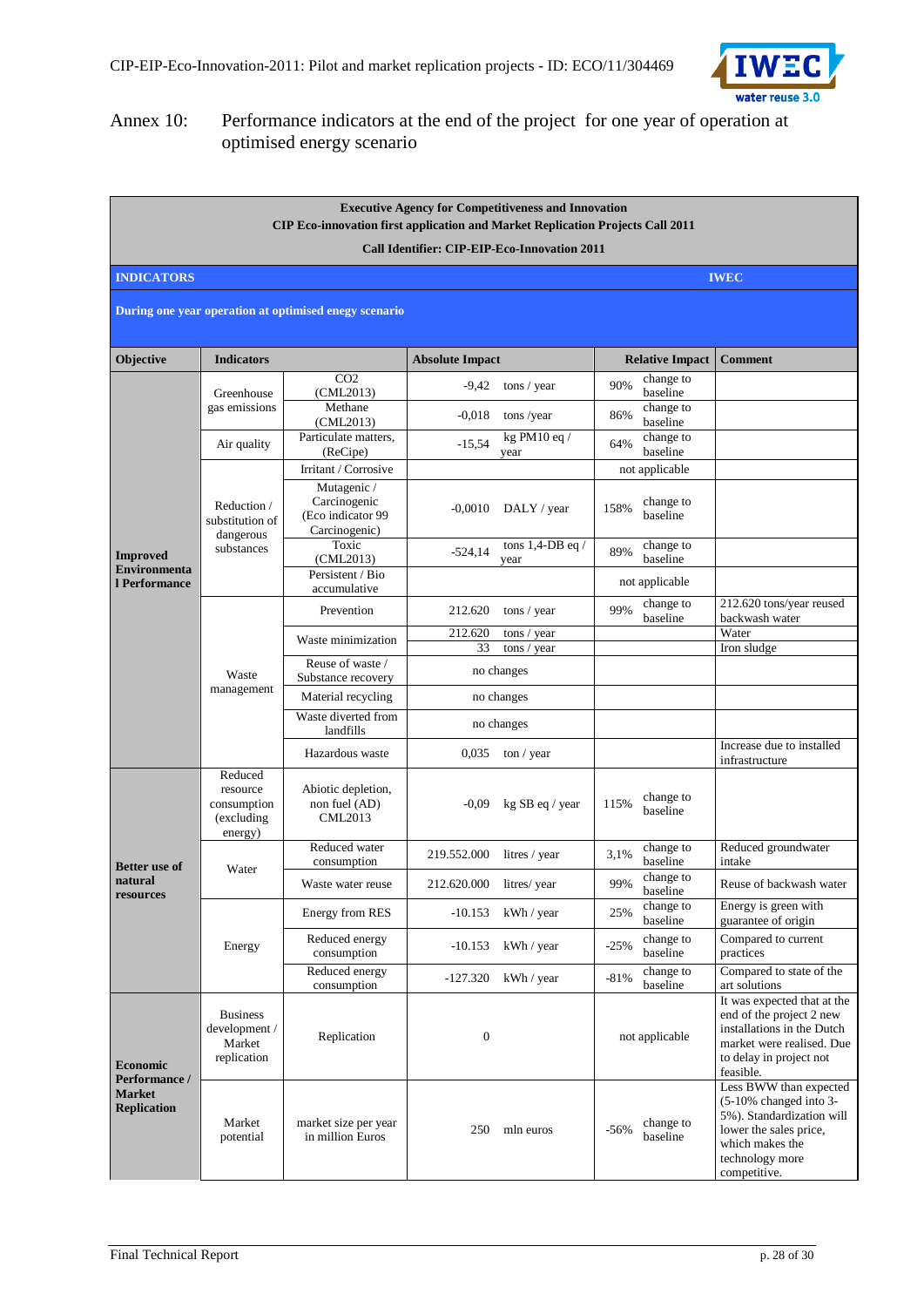

|               |                                             | market size in<br>number of customers | 14     | customers   | 40% | change to<br>baseline |                                                                                                                                                                       |
|---------------|---------------------------------------------|---------------------------------------|--------|-------------|-----|-----------------------|-----------------------------------------------------------------------------------------------------------------------------------------------------------------------|
|               | Entry in new<br>transnational<br>markets    |                                       | 3      | markets     |     |                       | Netherlands, Denmark,<br>Germany                                                                                                                                      |
|               | Entry into<br>different<br>sectors          |                                       | 1      | sector      |     |                       | This specific systems is<br>only applicable at the<br>production process of<br>drinking water, however<br>the ceramic membranes<br>have a larger market<br>potential. |
|               | Reduction of<br>cost per unit<br>or process |                                       | 0.33   | Euros $/m3$ | 65% | change to<br>baseline | Compared to state of the<br>art solutions                                                                                                                             |
|               | Payback Time                                | capital invested / net<br>income      | 5      | years       |     |                       |                                                                                                                                                                       |
|               | Patents                                     |                                       |        |             |     | not applicable        |                                                                                                                                                                       |
|               | Chemical<br>usage                           | all chemicals                         | 16.068 | kg          | 90% | change to<br>baseline | Reduction of FeCl3 and<br>NaOH, introduction of 10<br>% HCl, 35 % H2O2, 15<br>% NaOCl and 48% Citric<br>acid.                                                         |
| <b>Others</b> | reduction                                   | FeCl <sub>3</sub> 42% solution        | 3.915  | kg          | 90% | change to<br>baseline |                                                                                                                                                                       |
|               |                                             | cleaning chemicals                    | 6.996  | kg          | 83% | change to<br>baseline | Compared to state of the<br>art solutions                                                                                                                             |
|               | Less transport                              | reduction in<br>movements             |        |             | 11% | change to<br>baseline | See fig 4 LCA report                                                                                                                                                  |